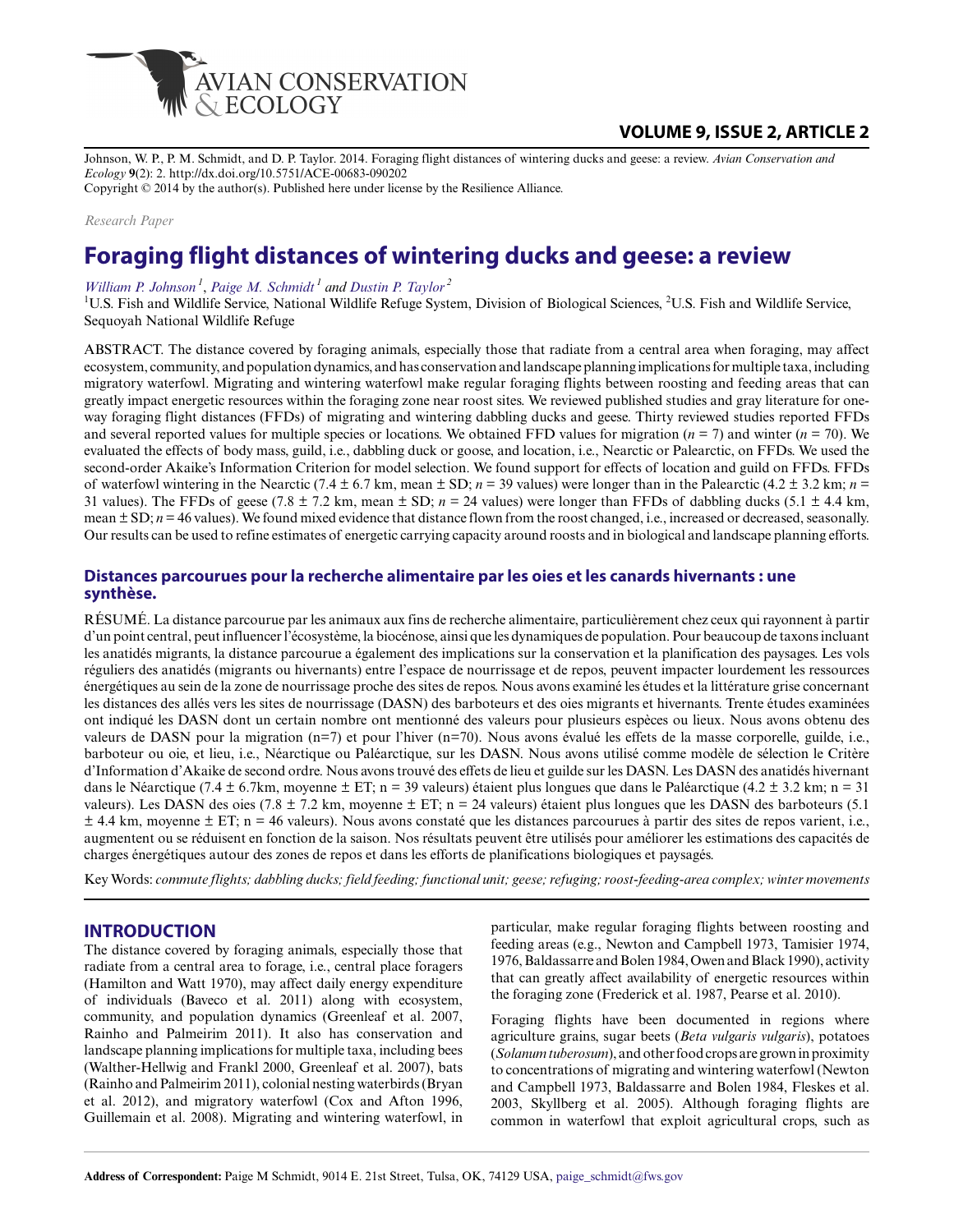dabbling ducks and geese (Baldassarre and Bolen 1984, Vickery and Gill 1999), waterfowl also make foraging flights to browse on pasture, meadow, and submerged aquatic vegetation, and to feed in freshwater wetlands and coastal waters (Morton et al. 1989, Howerter 1990, Vickery and Gill 1999, Merkel et al. 2006). Distances flown between roost sites and foraging areas may be influenced by the proximity of habitats (Frederick et al. 1987, Cox and Afton 1996, Davis and Afton 2010), food availability (Cox and Afton 1996, Gill 1996, Link et al. 2011), disturbance (Austin and Humburg 1992, Moon 2004, Fleskes et al. 2005), type of foraging habitat (Hill and Frederick 1997), temperature/weather (Jorde et al. 1983, Baldassarre and Bolen 1984, Legagneux et al. 2009), body size (Mini 2012), social status of individual birds (Morton et al. 1989, Cox and Afton 1996), and other factors. Legagneux et al. (2009) noted that wintering dabbling ducks in North America appear to make longer foraging flights than those in Europe and suggested this may be related, in part, to the abundance of waterfowl concentrated at wintering areas; they speculated that longer foraging flights might be associated with larger bird densities, high demand for and high use of food resources caused by those densities, and also potential habitat characteristics such as distances between roost sites and feeding sites.

The secure roosting/loafing sites and surrounding feeding areas utilized by migrating and wintering waterfowl are termed functional units (Tamisier 1974, Tamisier and Tamisier 1981, Tamisier 1985, Guillemain et al. 2002, Herring and Collazo 2005) or roost-feeding-area complexes (Skyllberg et al. 2005). In formulating the functional-unit concept, Tamisier (1974, 1976, 1978-1979, 1985) called for incorporating feeding habitats and other potentially important areas within the foraging flight distance (FFD) of roosts into management and conservation plans for migrating and wintering waterfowl. Planning focused at the functional-unit scale or within the FFD has multiple conservation implications. Food resources within functional units can be estimated to gauge energetic carrying capacity (Pearse et al. 2010). Predictions about spatial and seasonal resource use within functional units are consistent with "refuging" theory (Hamilton and Watt 1970), which posits that foods closer to roost sites will be utilized and depleted first, forcing ducks and geese to radiate further from roosts to meet their energetic demands as the season progresses (Frederick et al. 1987, Cox and Afton 1996, Gill 1996). Energy expenditure and daily energy budgets are affected by distance of foraging flights (Pearse et al. 2010), as is the givingup density, or the point at which food depletion makes it no longer profitable to feed in a given field (van Gils and Tijsen 2007). Likewise, crop damage by waterfowl may be alleviated by locating vulnerable crops farther from roost sites, even if still within the FFD of waterfowl (Sugden 1976, Amano et al. 2007, Baveco et al. 2011). Landscape carrying capacity within functional units may be affected by location of wind turbines, towers, and other tall infrastructure in or near foraging sites, if their placement leads to avoidance of areas (Larsen and Madsen 2000, Kuvlesky et al. 2007, Rees 2012); placement of wind turbines, towers, or other tall infrastructure between roost and foraging sites may also lead to waterfowl mortality (Bevanger 1994, Drewitt and Langston 2006). Thus, understanding the zone of waterfowl use around roost sites may improve waterfowl management strategies (Gill 1996, Amano et al. 2007, Bregnballe et al. 2009) and factor into landscape conservation designs, including plans for wetland complexes (Lovvorn and Baldwin 1996, Cox and Afton 1997, Madsen et al. 1998, Riley et al. 2005, Pearse et al. 2011) and plans intended to minimize anthropogenic impacts to waterfowl (Larsen and Madsen 2000).

Our objectives were to review literature for one-way FFDs of migrating and wintering dabbling ducks and geese, and evaluate factors hypothesized to influence FFDs. We expected FFDs of waterfowl to be influenced by guild, waterfowl density, roost wetland size, the juxtaposition and availability of different habitats, and interactions among these factors.

### **METHODS**

#### **Literature review**

We assessed peer-reviewed studies and gray literature for one-way FFDs in kilometers of spring/fall migrating and wintering dabbling ducks and geese. Examples of gray literature include conference proceedings and dissertations. The search was performed using species accounts (e.g., Poole 2005), journal search engines including BioOne, Google Scholar, JSTOR, and the Searchable Ornithological Research Archive; publisher-based search engines including ScienceDirect, SpringerLink, Taylor & Francis Online, and Wiley Online Library; and by assessing citations in waterfowl texts (e.g., Owen and Black 1990). Terms used in search engines in combination with "duck," "goose," or "waterfowl" included [commute], [core area], [fall diet], [fall movement], [flight], [feeding flight], [field feed], [flight distance], [foraging flight], [functional unit], [home range], [movement], [nonbreeding], [spring diet], [spring movement], [winter diet], [winter movement], and [winter roost]; these search terms were often used in combination with each another. When authors contributing FFD information were documented, additional searches were conducted using their names. Web pages of authors contributing FFD information were accessed, if available, to examine publication lists. We restricted our review to dabbling ducks (*Anas* spp.) and geese, and to studies conducted in the Nearctic and Palearctic.

We selected studies reporting information on individuals, e.g., marked birds or flocks moving from roost sites to foraging sites, and studies reporting distance of known foraging fields from known roosting sites. Because FFD information was ancillary to the primary objective of most studies we reviewed, informative tests on sex, age, roost size, forage habitat type, or seasonal effects, i.e., changes in distances flown as seasons progress (Hamilton and Watt 1970, Cox and Afton 1996), were seldom performed. When significant differences between age cohorts or year were reported (e.g., Cox and Afton 1996, Link et al. 2011), these FFD values were considered to be independent and were included in our review and subsequent analyses. We used mean, or median if the mean was not available, FFD values reported in studies, not values representing the upper range or maximum FFD for individuals or flocks. We excluded FFD values from Tamisier and Tamisier (1981) because they believed their FFD results were not representative of birds in the study area because of unexpected biases in study design.

We coded FFD values as winter or migration based on how they were described in the literature. FFD values coded as migration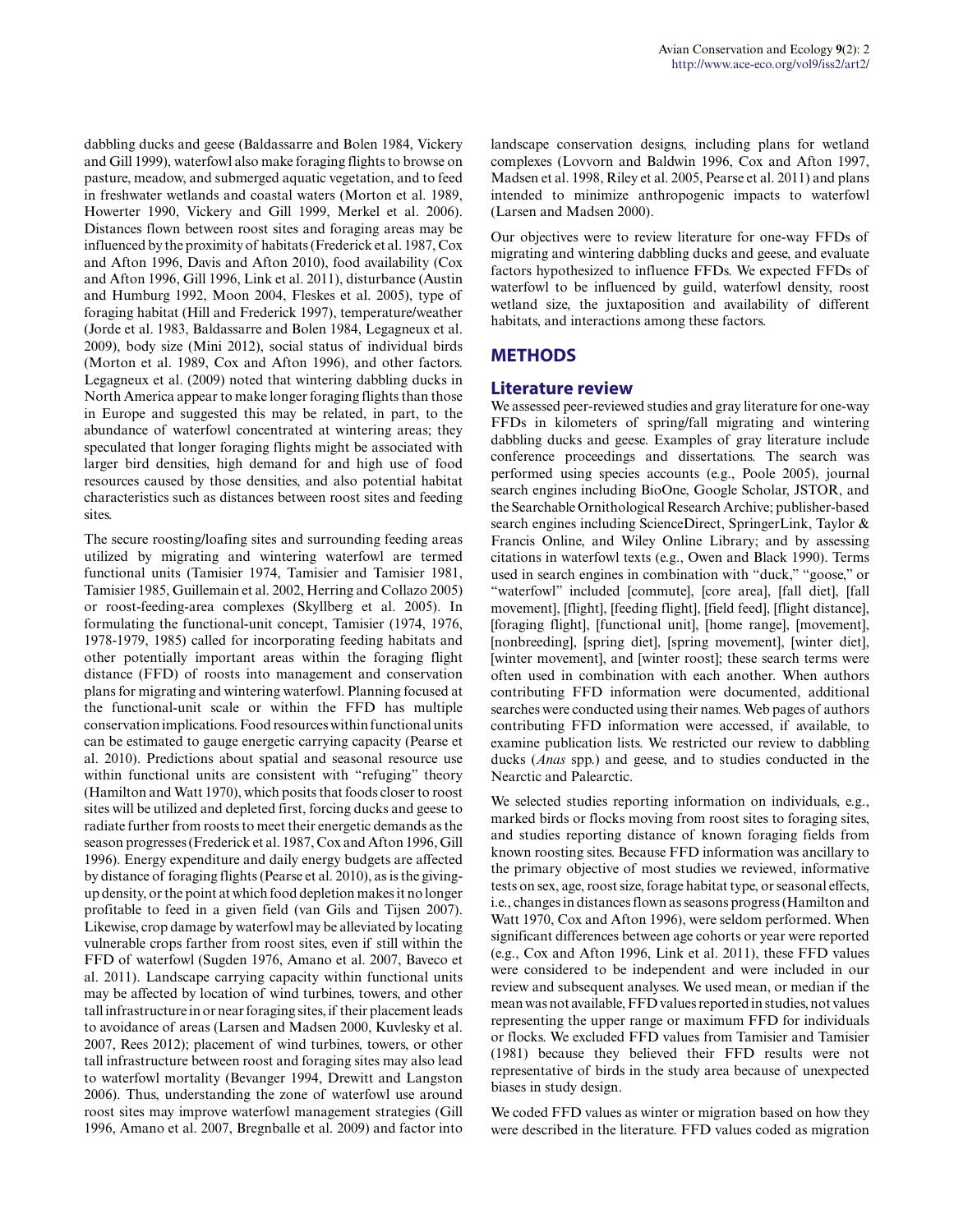were primarily from observations on staging areas. FFD values coded as winter generally occurred on terminal winter locations, but may have extended into the fall and spring (e.g., Patterson et al. 1989, Hill and Frederick 1997). Other information pulled from studies included (1) major purpose(s) of the study; (2) how birds were followed, i.e., telemetry, unmarked, or color marked; (3) general foraging habitat, i.e., wetland, rice (*Oryza sativa*), or terrestrial, which included high marsh, pasture, grassland, and cropland other than rice; (4) information concerning seasonal effects; and (5) waterfowl density.

### **Statistical analysis**

Because of the small number of values  $(n = 7)$  representing migration, we only included winter values in the analysis. Although we hypothesized that FFD would be influenced by several factors, many could not be enumerated from the available studies. The habitat type used by birds at foraging sites, roost site characteristics, and local bird densities were not consistently reported. We assumed these parameters would show similar trends within geographic regions (in accordance with Legagneux et al. 2009); thus, we evaluated the potential influence of general geographic location on FFD. We evaluated the effects of body mass in grams, guild, i.e., dabbling duck or goose, and location, i.e., Nearctic or Palearctic, on FFD using linear regressions and model likelihood estimates to relate explanatory variables to FFD. Body mass values used in our analysis came from FFD studies when available; when not available, body mass was based on published values for wintering waterfowl and was location and subspecies specific (Appendix 1). We expected the FFD of waterfowl would be longer in the Nearctic (Legagneux et al. 2009), would be longer for geese, and would increase with increasing body mass because of the increased efficiency and decreased energetic costs of sustained, forward flight associated with increasing body size (Schmidt-Nielsen 1972, Harrison and Roberts 2000, Greenleaf et al. 2007). Further, we expected that FFD would vary by body mass, guild, and location (i.e., the interaction between mass and location and the interaction between guild and location).

We used an information theoretic approach to evaluate the relative fit of our suite of potential models (Burnham and Anderson 2002). We used the second-order Akaike's Information Criterion  $(AIC<sub>c</sub>)$  for model selection (Burnham and Anderson 2002). We considered models less than or equal to  $2$   $AIC_c$  units as competitive models and considered models greater than  $2 AIC<sub>c</sub>$ units as unlikely representations of the data. We conducted analyses using the lm function in the base R package (R Development Core Team 2012) and used  $AIC_c$  function in the qPCR package, version 1.3-7 (Spiess 2012). To assist with interpretation of the compiled data, we also present summary statistics related to how birds were followed, general foraging habitat types, and seasonal differences in FFD; the descriptive statistics do not include the FFD value that came from an unpublished source.

#### **RESULTS**

Although many studies reported casual observations of FFD, values often represented the far or extreme distance birds were observed to forage from roost sites, or the general distances that waterfowl were thought to be flying to feed; only 30 reviewed studies reported mean FFD values (Table 1). Several of these studies reported values for multiple species or multiple locations; in total, we had 70 values for winter. One FFD value came from unpublished information and did not include a habitat association. Likely because of the crepuscular feeding tendency of wintering dabbling ducks and subsequent difficulty in observing them (McNeil et al. 1992), 83% of FFD values for these ducks were telemetry based. For geese, which are primarily diurnal foragers and easier to follow in flight, only 38% of values involved telemetry.

Based on habitat descriptions in reviewed studies, 59% of the 69 FFD values, excluding unpublished information, were associated with only one general habitat type; 13% were associated with two habitat types, e.g., wetlands and terrestrial, and 16% were associated with three habitat types (Table 1, Fig. 1). All FFD values from the Palearctic  $(n = 30)$  were associated with a single habitat type; in contrast, only 28% of FFD values from the Nearctic  $(n = 39)$  were associated with a single habitat type, the remainder being associated with multiple habitat types. Terrestrial foraging habitats were associated with 92% of the 24 FFD values for wintering geese (Table 1, Fig. 1). All goose FFD values associated with rice involved Greater White-fronted Geese (*Anser albifrons*), and these values came from both the Palearctic and Nearctic. All dabbling duck FFD values from the Palearctic (*n* = 15) were associated with wetlands only. In contrast, for dabbling ducks in the Nearctic, 83% of 30 FFD values were associated with wetlands, 87% were associated with terrestrial habitats, and 73% were associated with rice, with 80% being associated with two or more of these habitat types.

**Fig. 1**. Mean foraging flight distance (km), standard errors, and sample sizes for wintering waterfowl by Guild (dabbling duck, goose), Location (Nearctic, Palearctic), and Forage Type  $(T =$ terrestrial, which included high marsh, pasture, grassland, or cropland other than rice [*Oryza sativa*]; W = wetland, and R = rice).

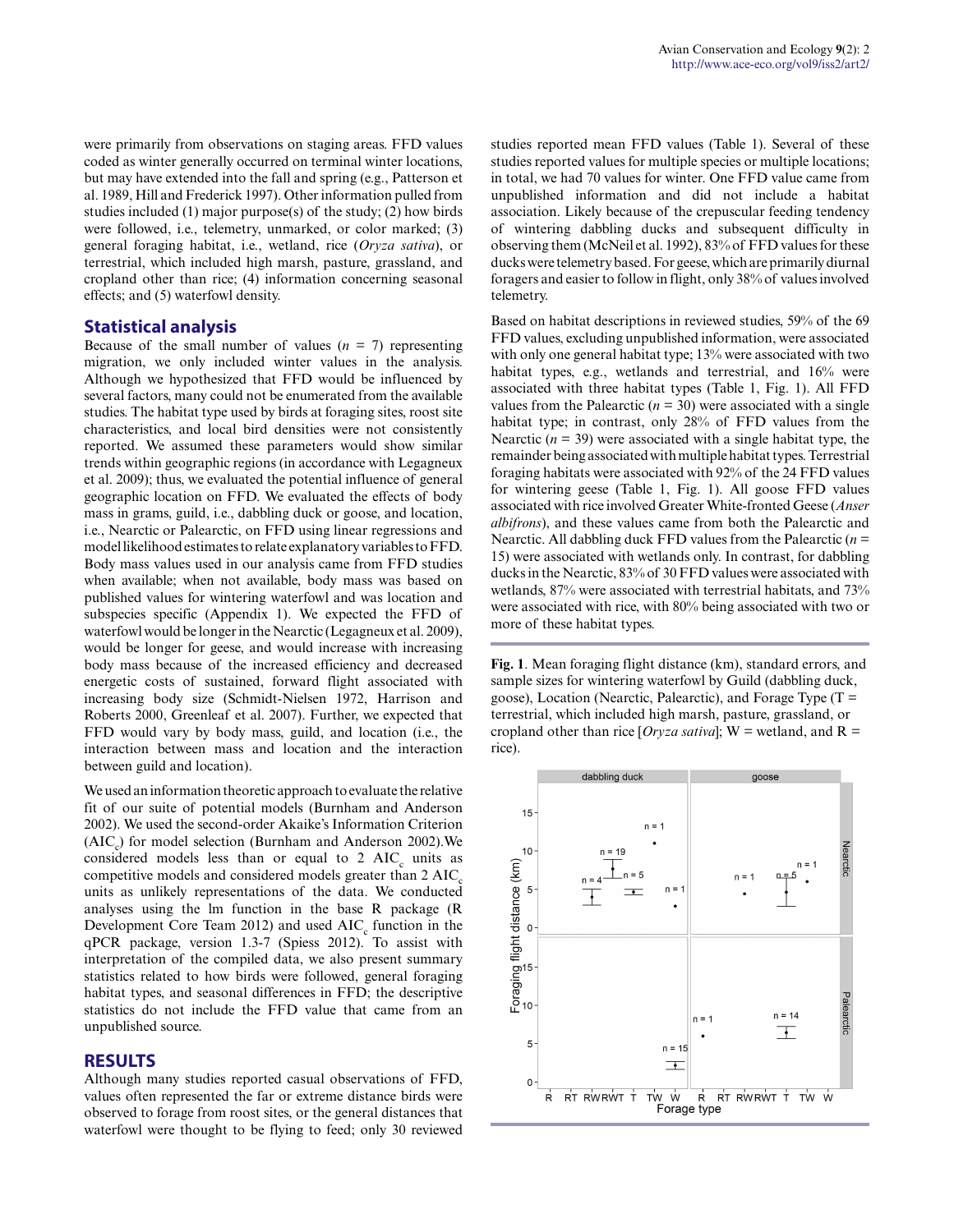**Table 1**. Distances flown (flight distance) between roost site to feeding site for waterfowl during migration and winter. When significant differences between age cohorts or year were reported, we included them as independent foraging flight distance values in our review and subsequent analyses. Scientific names for all species listed in Appendix 1.

| Species (subspecies)            | General location                                 | Year/How<br>Followed <sup>\$</sup> | Survey<br>period <sup>§</sup> | Mean flight<br>distance                 | Forage<br>type <sup>##</sup> | Source                     |
|---------------------------------|--------------------------------------------------|------------------------------------|-------------------------------|-----------------------------------------|------------------------------|----------------------------|
| Greylag Goose                   | Ume River Delta, Umeå, Sweden                    | 2004/U                             | S                             | 4.8 <sup>1</sup>                        | $\mathbf T$                  | Skyllberg et al. 2005      |
|                                 | NE Scotland                                      | 1984-86/U                          | W                             | $3.4^{\frac{1}{2}}$                     | $\mathbf T$                  | Patterson et al. 1989      |
|                                 | NE (L. Strathbeg) Scotland                       | 1977-86/U                          | W                             | $10.4$ <sup><math>\text{T}</math></sup> | $\mathbf T$                  | <b>Bell 1988</b>           |
|                                 | NE (Slains L.) Scotland                          | 1977-86/U                          | W                             | $5.8^{\degree}$                         | $\mathbf T$                  | <b>Bell 1988</b>           |
|                                 | NE (Skene L.) Scotland                           | 1977-86/U                          | W                             | $5.8^{\degree}$                         | T                            | <b>Bell 1988</b>           |
|                                 | NE (Dinnet L.) Scotland                          | 1977-86/U                          | W                             | $14.2$ <sup>1</sup>                     | $\mathbf T$                  | <b>Bell 1988</b>           |
| Pink-Footed Goose               | NE Scotland                                      | 1984-86/U                          | W                             | $4.4^\P$                                | T                            | Patterson et al. 1989      |
|                                 | Holkham NNR, Norfolk,<br>England                 | 1990-91/U                          | W                             | $8.0^{#}$                               | $\mathbf T$                  | Vickery et al. 1997        |
|                                 | NE Scotland                                      | 1987-88/T                          | W                             | 4.8                                     | T                            | Giroux and Patterson 1995  |
|                                 | NE (L. Strathbeg) Scotland                       | 1977-86/U                          | W                             | $3.9^{1}$                               | $\mathbf T$                  | <b>Bell 1988</b>           |
|                                 | NE (Slains L.) Scotland                          | 1977-86/U                          | W                             | $4.1^{\frac{1}{2}}$                     | $\mathbf T$                  | <b>Bell 1988</b>           |
| Bean Goose                      | Ume River Delta, Umeå, Sweden                    | 2004/U                             | S                             | 1.4 <sup>1</sup>                        | $\mathbf T$                  | Skyllberg et al. 2005      |
|                                 | SW Skåne, Sweden                                 | 1977-80/C                          | W                             | 5.0                                     | $\mathbf T$                  | Nilsson and Persson 1984   |
| Greater White-<br>fronted Goose | California Central Valley, USA                   | 1987-90/T                          | W                             | 32.5                                    | R/T                          | Ackerman et al. 2006       |
|                                 | California Central Valley, USA                   | 1998-00/T                          | W                             | 24.8                                    | R/T                          | Ackerman et al. 2006       |
|                                 | L. Izunuma-Uchinuma, Japan                       | 1997-99, 02/U                      | W                             | 6.0 <sup>1</sup>                        | R                            | Shimada 2003               |
| (tule)                          | Delevan NWR, California, USA                     | 1995-96/T                          | W                             | $4.4^{\dagger\dagger}$                  | R/W                          | Hobbs 1999                 |
| (Greenland)                     | Holkham NNR, Norfolk,<br>England                 | 1990-91/U                          | W                             | $8.0^{#}$                               | T                            | Vickery et al. 1997        |
| Snow Goose (greater)            | Delmarva Peninsula, USA                          | 1990-91/T                          | W                             | 6.0                                     | T/W                          | Hill and Frederick 1997    |
| Snow Goose (lesser)             | C. Missouri River Valley, USA                    | 1983 and 84/U                      | W                             | 11.5                                    | T                            | Davis et al. 1989          |
| Dark-bellied Brent              | Holkham NNR, Norfolk,<br>England                 | 1990-91/U                          | W                             | $5.0^{#}$                               | T                            | Vickery et al. 1997        |
| Canada Goose                    | Missouri, USA                                    | 1985-87/T                          | W                             | $2.2^{\ddagger\ddagger}$                | T                            | Austin 1988                |
|                                 | Maryland, USA                                    | 1984-86/ C,T                       | W                             | 1.2                                     | $\mathbf T$                  | Harvey et al. 1998         |
| (dusky)                         | Willamette Valley, Oregon, USA                   | 2007-09/T                          | W                             | 3.0                                     | $\mathbf T$                  | Mini 2012                  |
| <b>Cackling Goose</b>           | Willamette Valley, Oregon, USA                   | 2007-09/T                          | W                             | 5.2                                     | T                            | Mini 2012                  |
| (Aleutian)                      | NW California, USA                               | 2003-04/U                          | S                             | $15.5^{\circ}$                          | $\mathbf T$                  | Mini and Black 2009        |
| (Aleutian)                      | Humbolt Bay, California, USA                     | 2003-04/U                          | S                             | 7.0 <sup>1</sup>                        | $\mathbf T$                  | Mini and Black 2009        |
| (Aleutian)                      | Humbolt Bay, California, USA                     | 2007/U                             | S                             | 23.0                                    | $\mathbf T$                  | Spragens 2010              |
| <b>Barnacle Goose</b>           | N. (Lauwersmeer) Netherlands                     | 2008/T                             | S                             | 2.0 <sup>1</sup>                        | $\mathbf T$                  | Si et al. 2011             |
|                                 | Solway Firth, Great Britain                      | 1972-84/U                          | W                             | $7.5^{\$}$                              | T                            | Owen et al. 1987           |
| Mallard                         | N. (Seine) France                                | 2002-03/T                          | W                             | 0.7                                     | W                            | Legagneux et al. 2009      |
|                                 | N. (Seine) France                                | 2003-04/T                          | W                             | 1.1                                     | W                            | Legagneux et al. 2009      |
|                                 | C. (Brenne) France                               | $2001 - 02/T$                      | W                             | 0.5                                     | W                            | Legagneux et al. 2009      |
|                                 | C. (Brenne) France                               | $2002 - 03/T$                      | W                             | 1.2                                     | W                            | Legagneux et al. 2009      |
|                                 | C. (Brenne) France                               | 2003-04/T                          | W                             | 1.3                                     | W                            | Legagneux et al. 2009      |
|                                 |                                                  | 2005 and 06/T                      | W                             | 2.5                                     | R/W                          | Davis and Afton 2010       |
|                                 | Lower Mississippi Alluvial Valley,<br><b>USA</b> |                                    |                               |                                         |                              |                            |
|                                 | Cameron Prairie NWR,<br>Louisiana, USA           | 2004-05/T                          | W                             | 4.6                                     | R/W/T                        | Link et al. 2011           |
|                                 | Cameron Prairie NWR,<br>Louisiana, USA           | 2005-06/T                          | W                             | 3.4                                     | R/W/T                        | Link et al. 2011           |
|                                 | Lacassine NWR, Louisiana, USA                    | $2004 - 05/T$                      | W                             | 4.4                                     | R/W/T                        | Link et al. 2011           |
|                                 | Lacassine NWR, Louisiana, USA 2005-06/T          |                                    | W                             | 15.0                                    | R/W/T                        | Link et al. 2011           |
|                                 | SW Louisiana, USA                                | 2004-05/T                          | W                             | 3.1                                     | R/W/T                        | Link et al. 2011           |
|                                 | SW Louisiana, USA                                | 2005-06/T                          | W                             | 4.3                                     | R/W/T                        | Link et al. 2011           |
|                                 | SW (White L. WCA) Louisiana,<br><b>USA</b>       | 2004-06/T                          | W                             | 11.3                                    | R/W/T                        | Link et al. 2011           |
|                                 | Texas High Plains, USA                           | 1980-82/U                          | W                             | 5.0                                     | $\mathbf T$                  | Baldassarre and Bolen 1984 |
|                                 | Platte River Valley, Nebraska,<br><b>USA</b>     | 1980/T                             | W                             | 3.2                                     | T                            | Jorde et al. 1983          |
|                                 | California Central Valley (N),<br><b>USA</b>     | 1988-90/T                          | W                             | 4.8                                     | R/W/T                        | Fleskes et al. 2005        |
|                                 | California Central Valley (N),<br><b>USA</b>     | 1998-00/T                          | W                             | 3.6                                     | R/W/T                        | Fleskes et al. 2005        |
| American Black<br>Duck          | Chincoteague NWR, Virginia,<br><b>USA</b>        | 1985-86/T                          | W                             | 2.8                                     | W                            | Morton et al. 1989         |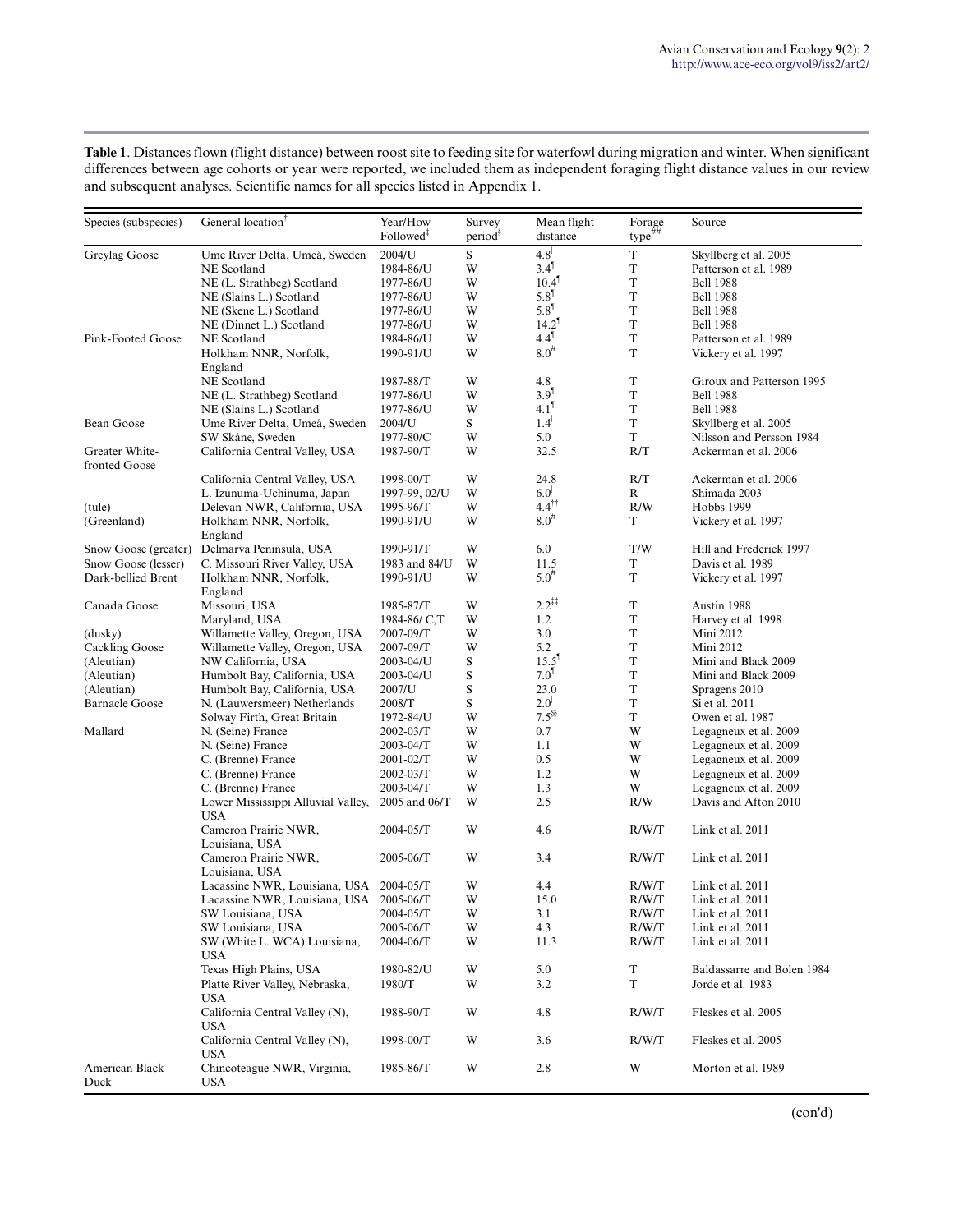| Northern Pintail  | W. (Moëze) France                | 2004-05/T     | W  | 1.3                        | W     | Legagneux et al. 2009            |
|-------------------|----------------------------------|---------------|----|----------------------------|-------|----------------------------------|
|                   | Texas High Plains, USA           | 1980-82/U     | W  | 5.0                        | T     | Baldassarre and Bolen 1984       |
|                   | Texas High Plains, USA           | 2002-03/T     | W  | 11.0                       | T/W   | <b>Moon 2004</b>                 |
|                   | Texas High Plains, USA           | 2003-04/T     | W  | 7.0                        | T/W   | <b>Moon 2004</b>                 |
|                   | Texas coast, USA                 | 2002-03/T     | W  | 3.8                        | R/W   | Anderson 2008                    |
|                   | Texas coast, USA                 | 2003-04/T     | W  | 2.6                        | R/W   | Anderson 2008                    |
|                   | SW Louisiana, USA                | 1991-92/T     | W  | $10.7^{\parallel}$         | R/W/T | Cox and Afton 1996               |
|                   | SW Louisiana, USA                | 1991-92/T     | W  | 18.5                       | R/W/T | Cox and Afton 1996               |
|                   | SW Louisiana, USA                | 1992-93/T     | W  | 18.3                       | R/W/T | Cox and Afton 1996               |
|                   | SW Louisiana, USA                | 1992-93/T     | W  | $14.5$ <sup>  </sup>       | R/W/T | Cox and Afton 1996               |
|                   | Rainwater Basin, Nebraska, USA   | 2001, 03-04/T | S. | 4.3                        | T/W   | Pearse et al. 2011               |
|                   | California Central Valley (N),   | 1991-94/T     | W  | 5.6                        | R/W/T | Fleskes et al. 2005              |
|                   | <b>USA</b>                       |               |    |                            |       |                                  |
|                   | California Central Valley (N),   | 1998-00/T     | W  | 7.0                        | R/W/T | Fleskes et al. 2005              |
|                   | <b>USA</b>                       |               |    |                            |       |                                  |
|                   | California Central Valley (C),   | 1991-94/T     | W  | 3.3                        | R/W/T | Fleskes et al. 2005              |
|                   | <b>USA</b>                       |               |    |                            |       |                                  |
|                   | California Central Valley (C),   | 1998-00/T     | W  | 4.7                        | R/W/T | Fleskes et al. 2005              |
|                   | <b>USA</b>                       |               |    |                            |       |                                  |
|                   | California Central Valley (S),   | 1991-94/T     | W  | 4.0                        | R/W/T | Fleskes et al. 2005              |
|                   | <b>USA</b>                       |               |    |                            |       |                                  |
|                   | California Central Valley (S),   | 1998-00/T     | W  | 4.5                        | R/W/T | Fleskes et al. 2005              |
|                   | <b>USA</b>                       |               |    |                            |       |                                  |
| American Wigeon   | Texas High Plains, USA           | 1980-82/U     | W  | 5.0                        | T     | Baldassarre and Bolen 1984       |
| Eurasian Wigeon   | W. (Saint-Denis-du-Payré) France | 2003-04/T     | W  | 2.8                        |       | H. Fritz, personal communication |
|                   | Camargue, France                 | 1926-04/R     | W  | $2.5, (2-3)$ <sup>11</sup> | W     | Guillemain et al. 2008           |
| Gadwall           | Camargue, France                 | 1926-04/R     | W  | $2.5, (2-3)$ <sup>11</sup> | W     | Guillemain et al. 2008           |
| Northern Shoveler | Camargue, France                 | 1926-04/R     | W  | $2.5, (2-3)$ <sup>11</sup> | W     | Guillemain et al. 2008           |
| Teal              | N. (Seine) France                | 2002-03/T     | W  | 3.8                        | W     | Legagneux et al. 2009            |
|                   | N. (Seine) France                | 2003-04/T     | W  | 2.3                        | W     | Legagneux et al. 2009            |
|                   | C. (Brenne) France               | 2002-03/T     | W  | 0.8                        | W     | Legagneux et al. 2009            |
|                   | C. (Brenne) France               | 2003-04/T     | W  | 8.4                        | W     | Legagneux et al. 2009            |
|                   | W. (Moëze) France                | 2004-05/T     | W  | 1.0                        | W     | Legagneux et al. 2009            |
|                   | Camargue, France                 | 1926-04/R     | W  | $2.5, (2-3)$ <sup>11</sup> | W     | Guillemain et al. 2008           |
| Green-winged Teal | Texas High Plains, USA           | 1980-82/U     | W  | 5.0                        | T     | Baldassarre and Bolen 1984       |

 $\dagger$  C = Central; L = Loch(s) or Lake, N = North/Northern; NE = Northeast, NNR = National Nature Reserve; NWR = National Wildlife Refuge, S = South/ Southern;  $SW =$  Southwest,  $W =$  Western;  $WCA =$  Wetland Conservation Area.

 ${}^{\ddagger}_{\circ}$  U = unmarked; T = telemetry; C = color marked (neck bands), R = marked with leg ring/band.

 $\mathbf{W} = \text{winter}$ , S = spring.

 Study addressed percent of total feeding time (number of geese observed in fields multiplied by time spent feeding) that took place within given distances from the roost. The value is first incremental distance that accounted for over 50% of total feeding time.

¶ Median distance. For Patterson et al. (1989), value is based on average of 6 median values from their Table 6.

# Distance at which grazing intensity ([number observed/number observation days]/field size) became consistently rare because of limited use.

†† Average from Figure 10 (in Hobbs 1999) using values provided in text for periods 1 and 4, and interpolated from y-axis for periods 2 and 3.

# Geese typically made morning, midday, and afternoon field feeding flights; value represents average of longest periods in each year.

§§ Average feeding distance was presented by feeding area and year with no statistical test; 7.5 km is longest distance.

|| Average calculated from Table 1 for the period 30 October - 22 February; their equation was based on 198 flights of 108 females.

¶¶ Median distance that banded ducks radiated from roost sites.

<sup>##</sup> General habitat types, as indicated by authors, that were the destination of foraging flights:  $T =$  terrestrial;  $W =$  wetlands; and,  $R =$  rice.

Seasonal differences were considered in the analysis or presentation of 41 of the 69 FFD values, excluding unpublished data (Table 2). Seasonal differences were evident in 34 of those 41 cases, and it was found in 16 of these cases that waterfowl fed farther from the roost site as the season progressed. In 8 of the 34 cases, waterfowl fed closer to the roost as the season progressed. For the remaining cases, FFD varied among weeks, months, or winter periods with no consistent trend, or varied between hunting and nonhunting periods. One study found seasonal differences in FFD with respect to habitat use; Davis and Afton (2010) observed that Mallards (*Anas platyrhynchos*) foraging in wetlands fed closer to the roost as the season progressed, whereas those foraging in rice fields fed further from the roost.

We evaluated eight a priori models, including an intercept-only model, and found that one model, Guild + Location, provided the best approximation of the available data (Table 3). This model had an Akaike weight (*w*<sub>i</sub>; Burnham and Anderson 2002) of 0.7, indicating there was a 70% chance that it was the best model of the set. For our top model, we found a positive effect of Guild (β  $= 3.9$ , SE = 1.3) and Location (β = 4.2, SE = 1.3) on FFD.

The average FFD for geese was  $7.8 \pm 7.2$  km (mean  $\pm$  SD,  $n = 24$ ) and was longer than the average of  $5.1 \pm 4.4$  km ( $n = 46$ ) reported for dabbling ducks. The average FFD for waterfowl in the Nearctic was  $7.4 \pm 6.7$  km (mean  $\pm$  SD,  $n = 39$ ) and longer than the average of  $4.2 \pm 3.2$  km ( $n = 31$ ) reported for Palearctic waterfowl. Spring FFD values were not included in the model, but six of the seven spring values were for geese and they averaged  $9.0 \pm 7.8$  km.

Major study purpose(s) associated with FFD values  $(n = 69)$ , excluding unpublished data, included assessing foraging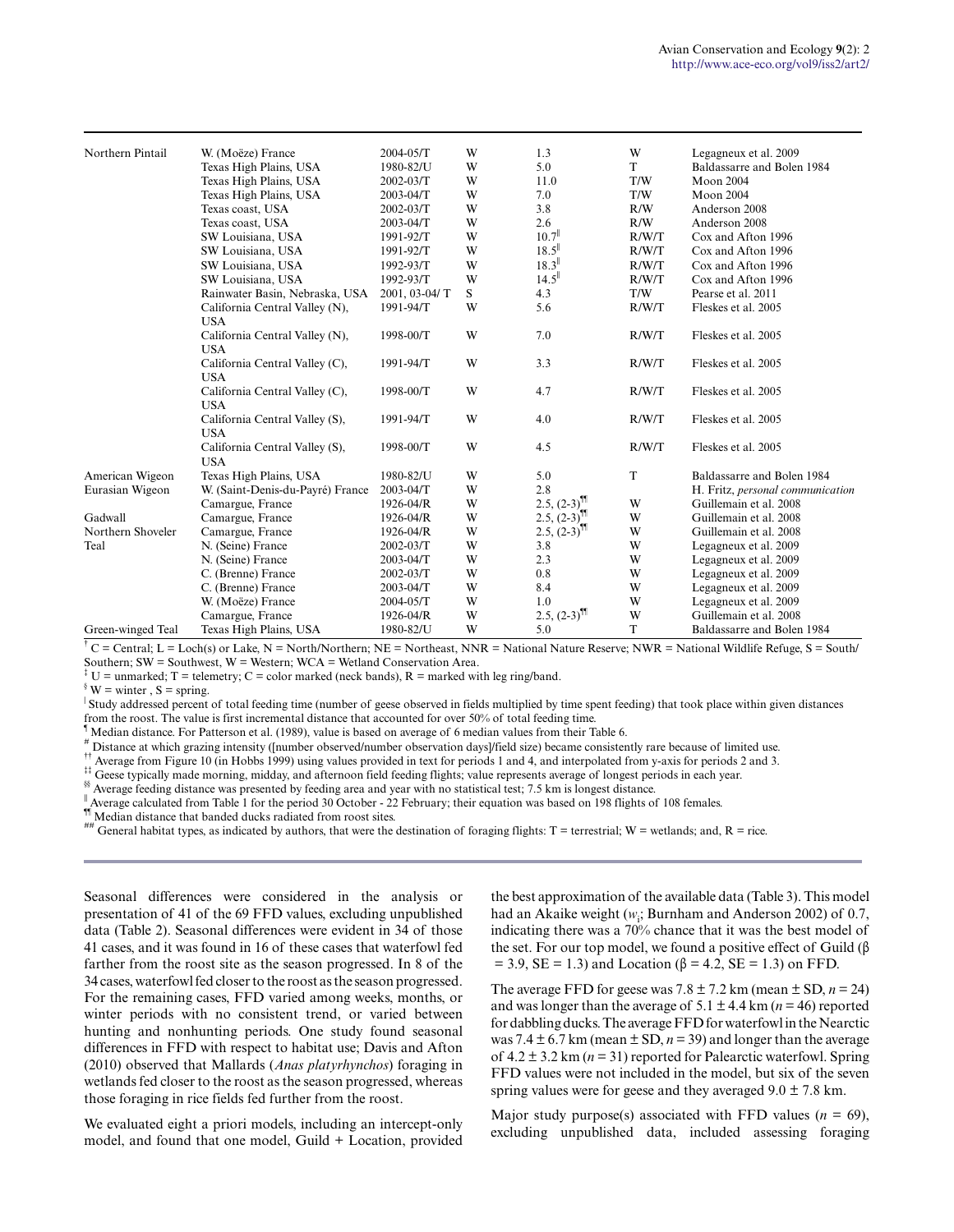| Species (subspecies)        | Source (general location <sup>†</sup> )                             | Year(s) | Seasonal<br>evidence <sup>§</sup> | Increase $(+)$ or<br>decrease (-) in distance<br>time/season |
|-----------------------------|---------------------------------------------------------------------|---------|-----------------------------------|--------------------------------------------------------------|
| Greylag Goose               | Patterson et al. 1989                                               | 1984-86 | $\mathbf{Y}^{\mid}$               | Inconsistent <sup>1</sup>                                    |
|                             | <b>Bell 1988</b>                                                    | 1983-86 | Y                                 | - winter period                                              |
| Pink-footed Goose           | Patterson et al. 1989                                               | 1984-86 | Y                                 | Inconsistent <sup>1</sup>                                    |
|                             | Giroux and Patterson 1995                                           | 1987-88 | N                                 |                                                              |
|                             | <b>Bell 1988</b>                                                    | 1983-86 | N                                 |                                                              |
| <b>Bean Goose</b>           | Nilsson and Persson 1984                                            | 1977-88 | $Y^{\vert}$                       | Inconsistent                                                 |
| Greater White-fronted Goose | Ackerman et al. 2006                                                | 1987-90 | Y                                 | Inconsistent                                                 |
|                             | Ackerman et al. 2006                                                | 1998-00 | Y                                 | - month                                                      |
| (tule)                      | <b>Hobbs</b> 1999                                                   | 1995-96 | Y                                 | + winter period                                              |
| Snow Goose (greater)        | Hill and Frederick 1997                                             | 1990-91 | Y                                 | Inconsistent <sup>1</sup>                                    |
| Canada Goose                | Austin 1988                                                         | 1985-87 | Y                                 | + winter period                                              |
|                             | Harvey et al. 1998                                                  | 1984-86 | Y                                 | + date                                                       |
| (dusky)                     | Mini 2012                                                           | 2007-09 | Y                                 | Inconsistent <sup>1</sup>                                    |
| <b>Cackling Goose</b>       | <b>Mini 2012</b>                                                    | 2007-09 | Y                                 | Inconsistent <sup>#,¶</sup>                                  |
| Mallard                     | Legagneux et al. 2009 (Seine)                                       | 2002-03 | $\mathbf Y$                       | - date                                                       |
|                             | Legagneux et al. 2009 (Seine)                                       | 2003-04 | Y                                 | - date                                                       |
|                             | Legagneux et al. 2009 (Brenne)                                      | 2001-02 | Y                                 | - date                                                       |
|                             | Legagneux et al. 2009 (Brenne)                                      | 2002-03 | Y                                 | - date                                                       |
|                             | Legagneux et al. 2009 (Brenne)                                      | 2003-04 | Y                                 | - date                                                       |
|                             | Davis and Afton 2010                                                | 2005-06 | Y                                 | $+,-$ <sup>††</sup>                                          |
|                             | Link et al. 2011 (Cameron Prairie<br>NWR)                           | 2004-05 | N                                 |                                                              |
|                             | Link et al. 2011 (Cameron Prairie<br>NWR)                           | 2005-06 | N                                 |                                                              |
|                             | Link et al. 2011 (Lacassine NWR)                                    | 2004-05 | Y                                 | + date                                                       |
|                             | Link et al. 2011 (Lacassine NWR)                                    | 2005-06 | Y                                 | + date                                                       |
|                             | Link et al. 2011 (southwest)                                        | 2004-05 | N                                 |                                                              |
|                             | Louisiana)                                                          |         |                                   |                                                              |
|                             | Link et al. 2011 (southwest<br>Louisiana)                           | 2005-06 | N                                 |                                                              |
|                             | Jorde et al. 1983, 1984                                             | 1980    | N <sup>1</sup>                    |                                                              |
| Northern Pintail            | Legagneux et al. 2009                                               | 2004-05 | Y                                 | + date                                                       |
|                             | <b>Moon 2004</b>                                                    | 2002-03 | Y                                 | Inconsistent <sup>#,¶</sup>                                  |
|                             | <b>Moon 2004</b>                                                    | 2003-04 | Y                                 | Inconsistent <sup>#,1</sup>                                  |
|                             | Anderson 2008                                                       | 2002-03 | $Y^{\dagger}$                     | Inconsistent <sup>1</sup>                                    |
|                             | Anderson 2008                                                       | 2002-03 | $Y^{\dagger}$                     | Inconsistent <sup>1</sup>                                    |
|                             | Cox and Afton 1996 (adult <sup><math>\ddagger</math></sup> )        | 1991-92 | Y                                 | + date                                                       |
|                             | Cox and Afton 1996 (first winter <sup>†</sup> )                     | 1991-92 | Y                                 | + date                                                       |
|                             | Cox and Afton 1996 (adult <sup><math>\ddagger</math></sup> )        | 1992-93 | Y                                 | + date                                                       |
|                             | Cox and Afton 1996 (first winter <sup><math>\ddagger</math></sup> ) | 1992-93 | Y                                 | + date                                                       |
| Teal                        | Legagneux et al. 2009 (Seine)                                       | 2002-03 | Y                                 | + date                                                       |
|                             | Legagneux et al. 2009 (Seine)                                       | 2003-04 | Y                                 | + date                                                       |
|                             | Legagneux et al. 2009 (Brenne)                                      | 2002-03 | $\mathbf Y$                       | + date                                                       |
|                             | Legagneux et al. 2009 (Brenne)                                      | 2003-04 | $\mathbf Y$                       | + date                                                       |
|                             | Legagneux et al. 2009 (Moëze)                                       | 2004-05 | Y                                 | + date                                                       |

**Table 2**. Studies supporting temporal effects, either through statistical evaluation or qualitative presentation of data, in distance waterfowl fly from roost sites to forage. Scientific names for all species listed in Appendix 1.

† General location is only given for studies that report values from multiple locations; NWR = National Wildlife Refuge.

<sup>‡</sup> Cox and Afton (1996) found differences between first winter and adult birds.<br><sup>§</sup> Y = Yes ("evidence" was found); N = No ("evidence" was not found).

 $\sim$  No statistical test for temporal effects of date, week, month, or winter period was performed, but data were presented in a way that it

could be interpreted qualitatively. ¶ Inconsistent = temporal differences (e.g., week-to-week or month-to-month differences) supported, but no overall positive or negative trend across periods.

# Hunting season effect (e.g., prehunt, hunt, posthunt).

†† Foraging flight distance (FFD) of Mallards foraging on rice increased with date while FFD of Mallards foraging on natural foods decreased with date.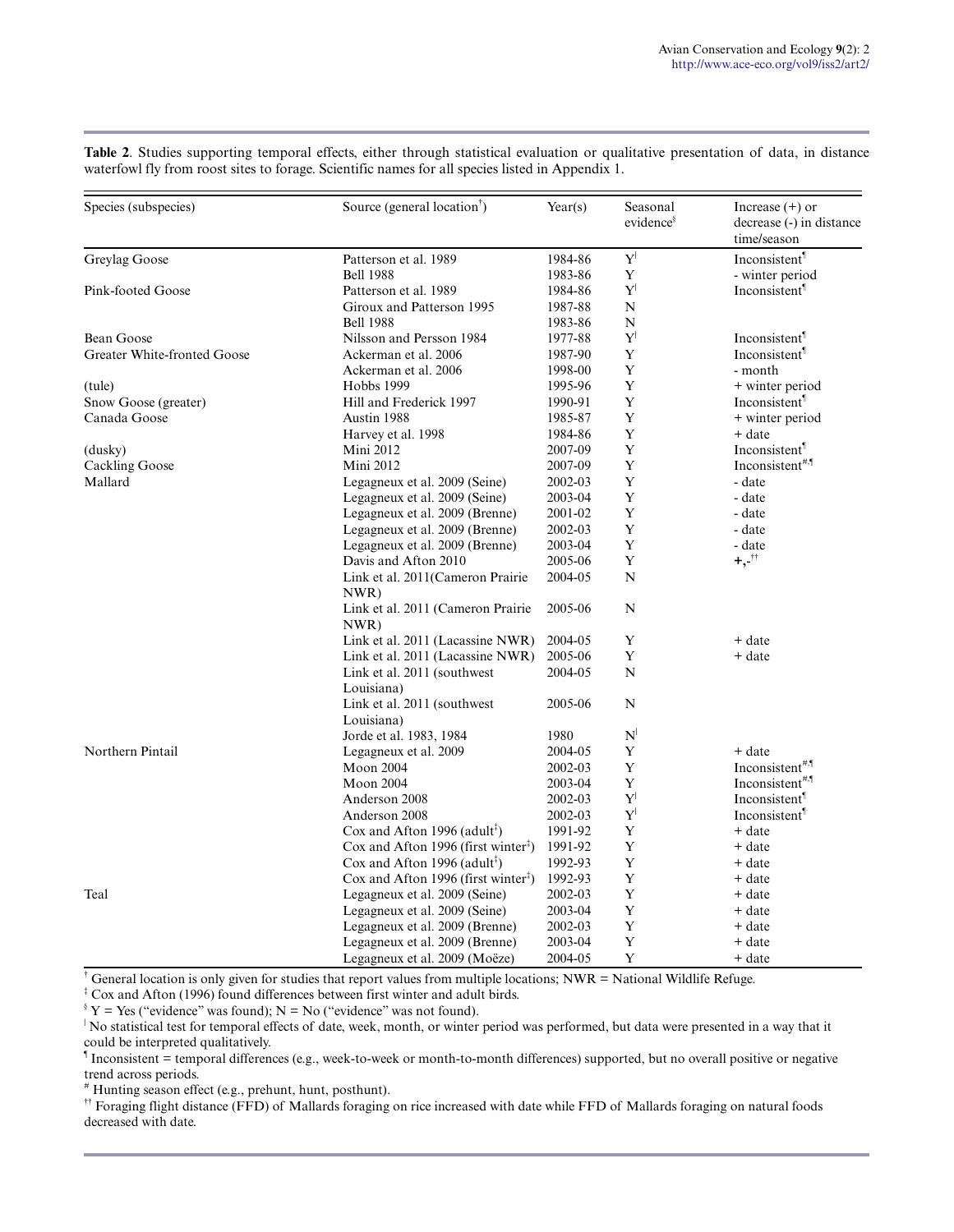| <b>Table 3.</b> A priori models relating mean foraging flight distances (Mean FFD [km]) to explanatory variables: body mass (Mass [g]),                                            |
|------------------------------------------------------------------------------------------------------------------------------------------------------------------------------------|
| guild (goose or duck), and location (Nearctic and Palearctic). For each model, we displayed the number of parameters (K), Akaike's                                                 |
| Information Criterion corrected for small sample sizes (AIC <sub>c</sub> ), and the change in AIC <sub>c</sub> from the smallest AIC <sub>c</sub> value ( $\triangle AIC_c$ ), and |
| Model Weight $(w_1)$ .                                                                                                                                                             |

| Model             | K | AIC   | $\triangle AIC$ | w.  |
|-------------------|---|-------|-----------------|-----|
| Guild + Location  |   | 433.5 | 0.0             | 0.7 |
| Guild*Location    | 4 | 435.7 | 2.2             | 0.2 |
| Mass*Location     |   | 439.1 | 5.6             | 0.0 |
| Location          |   | 439.4 | 6.0             | 0.0 |
| $Mass + Location$ |   | 440.2 | 6.7             | 0.0 |
| Guild             |   | 441.4 | 8.0             | 0.0 |
|                   |   | 443.2 | 9.7             | 0.0 |
| Mass              |   | 444.6 | 11.2            | 0.0 |

movements in 55% of cases; assessing use of or preference for habitat in 52% of cases; assessing spatial use and/or home range in 20% of cases; addressing crop depredation issues in 13% of cases, describing foraging ecology in 12% of cases; and describing distribution in 12% of cases (Table 4). Studies addressing crop depredation were limited to the Palearctic. We were able to obtain the density of studied species for 54% of the 70 winter FFD values (Table 4). A qualitative assessment suggests FFD does not increase as bird densities get larger (Fig. 2).

**Fig. 2**. Relationship between foraging flight distance (FFD) and density (study species/hectare) for waterfowl in the Nearctic and Palearctic.



#### **DISCUSSION**

Our review suggests that dabbling ducks and geese potentially forage in a substantial zone (Table 1) around their winter roost sites. Even so, estimates from this review are conservative; values used in our analysis represented mean and median FFDs of wild birds in habitats of varying quality and resource juxtaposition. The analysis was not based on values representing the upper FFD distance, because feeding on or near maximum FFD is likely not energetically sustainable. Flight is the most energetically demanding behavior of wintering birds (King 1974, Austin and Humburg 1992, Owen et al. 1992, McKinney and McWilliams 2005), and the balance between daily intake of metabolizable energy and energy expenditure would likely be compromised by a sustained pattern of prolonged foraging flights (Pearse et al. 2010, Baveco et al. 2011). Short-duration flights have higher costs per time unit than long flights because of the high energetic costs of takeoff and climbing (Gauthier et al. 1984, Nudds and Bryant 2000), but total energy expenditure should increase as FFD increases. Moreover, waterfowl are likely to spend less time foraging at sites farther from roosts, because giving-up density for food resources increases with FFD (van Gils and Tijsen 2007). Thus, conservation actions occurring within the average FFD are less likely to be compromised because of the energetic cost of long flights.

Foraging types associated with FFD values were highly skewed by guild and location (Fig. 1). Goose FFD values were mainly associated with terrestrial habitats, and those of Palearctic dabbling ducks were solely associated with wetlands. Interestingly, the longest average FFDs for both geese and dabbling ducks were from studies documenting rice as a foraging flight destination (Cox and Afton 1996, Fleskes et al. 2005, Link et al. 2011). The energy available in rice fields from rice and nonrice seeds, vegetative parts of plants, and invertebrates (Manley et al. 2004) may allow waterfowl to make long foraging flights and maintain their energy balance. It is interesting that FFD values in the Palearctic were all associated with a single habitat type, whereas FFD values in the Nearctic were commonly associated with multiple habitat types (Fig. 1). These differences may be associated with the questions addressed in Palearctic and Nearctic studies (Table 4). For example, a study focused on crop depredation may not be designed to capture foraging flights made to wetlands habitats.

Refuging theory (Hamilton and Watt 1970) suggests that waterfowl will deplete food resources near roost areas first and radiate farther from roost sites to forage as the season progresses (Frederick et al. 1987, Cox and Afton 1996, Gill 1996); however, studies of dabbling ducks and geese have provided mixed support for this theory (Table 2). Predicted effects of refuging theory could be negated or masked because the types of foods available are temporally staggered in availability (Frederick and Klaas 1982, Moon 2004); because some depleted foods, e.g., grasses, regrow (Bos et al. 2004, Van Der Graaf et al. 2005); because birds switch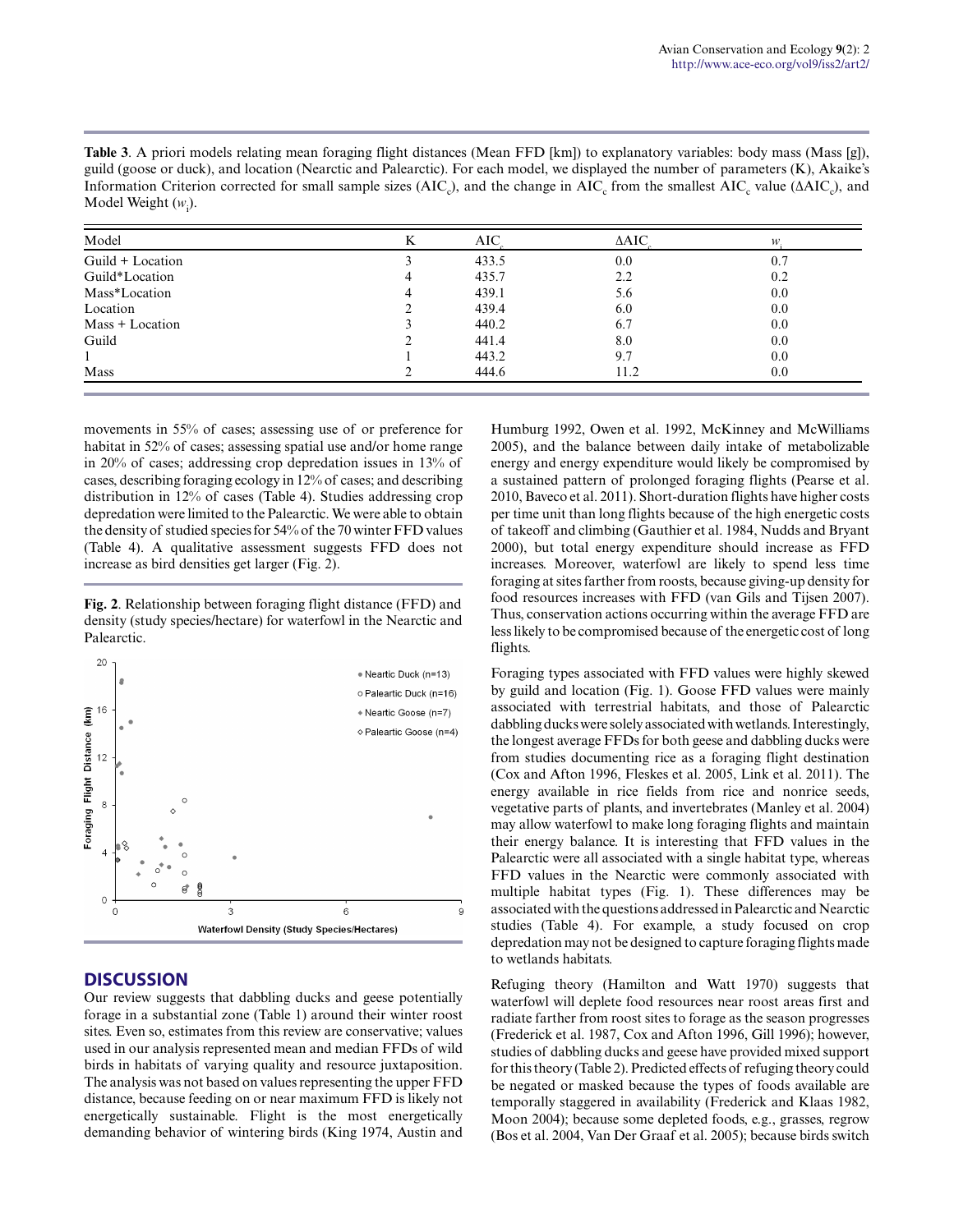**Table 4**. Study purpose and density (birds/ha; when available) associated with foraging flight distance (FFD) values used to evaluate the influence of guild, mass, and location on distances flown by waterfowl between roost and foraging areas. Scientific names for all species listed in Appendix 1.

| Species (subspecies)  | General location <sup>†</sup>           | Major study purpose(s)                                  | Bird/ha <sup>‡</sup> | Source                    |
|-----------------------|-----------------------------------------|---------------------------------------------------------|----------------------|---------------------------|
| Greylag Goose         | NE Scotland                             | Crop damage                                             | 0.06                 | Patterson et al. 1989     |
|                       | NE (L. Strathbeg) Scotland              | Habitat preference; crop damage                         |                      | <b>Bell 1988</b>          |
|                       | NE (Slains L.) Scotland                 | Habitat preference; crop damage                         |                      | <b>Bell 1988</b>          |
|                       | NE (Skene L.) Scotland                  | Habitat preference; crop damage                         |                      | <b>Bell 1988</b>          |
|                       | NE (Dinnet L.) Scotland                 | Habitat preference; crop damage                         |                      | <b>Bell 1988</b>          |
| Pink-Footed Goose     | NE Scotland                             | Crop damage                                             | 0.29                 | Patterson et al. 1989     |
|                       | Holkham NNR, Norfolk,                   | Habitat preferences; habitat                            |                      | Vickery et al. 1997       |
|                       | England                                 | management conflicts                                    |                      |                           |
|                       | NE Scotland                             | Crop damage                                             | 0.24                 | Giroux and Patterson 1995 |
|                       | NE (L. Strathbeg) Scotland              | Habitat preference; crop damage                         |                      | <b>Bell 1988</b>          |
|                       | NE (Slains L.) Scotland                 | Habitat preference; crop damage                         |                      | <b>Bell 1988</b>          |
| <b>Bean Goose</b>     | SW Skåne, Sweden                        | Habitat use                                             |                      | Nilsson & Persson 1984    |
| Greater White-fronted | California Central Valley,              | Spatial use                                             |                      | Ackerman et al. 2006      |
| Goose                 | <b>USA</b>                              |                                                         |                      |                           |
|                       | California Central Valley,              | Spatial use                                             |                      | Ackerman et al. 2006      |
|                       | <b>USA</b>                              |                                                         |                      |                           |
|                       | L. Izunuma-Uchinuma,                    | Habitat use                                             |                      | Shimada 2003              |
|                       | Japan                                   |                                                         | $0.07^{8}$           |                           |
| (tule)                | Delevan NWR, California,<br><b>USA</b>  | Habitat use                                             |                      | <b>Hobbs 1999</b>         |
| (Greenland)           | Holkham NNR, Norfolk,                   | Habitat preferences; habitat                            |                      | Vickery et al. 1997       |
|                       | England                                 | management conflicts                                    |                      |                           |
| Snow Goose (greater)  | Delmarva Peninsula, USA                 | Habitat use; foraging flights                           |                      | Hill and Frederick 1997   |
| Snow Goose (lesser)   | C. Missouri River Valley,               | Bird behavior; habitat use                              | < 0.11               | Davis et al. 1989         |
|                       | <b>USA</b>                              |                                                         |                      |                           |
| Dark-bellied Brent    | Holkham NNR, Norfolk,                   | Habitat preferences; habitat                            |                      | Vickery et al. 1997       |
|                       | England                                 | management conflicts                                    |                      |                           |
| Canada Goose          | Missouri, USA                           | Habitat use; foraging ecology                           | 0.6                  | Austin 1988               |
|                       | Maryland, USA                           | Habitat use; foraging flights                           | 1.87                 | Harvey et al. 1998        |
| (dusky)               | Willamette Valley, Oregon,              | Habitat preference; foraging ecology                    | < 1.2                | Mini 2012                 |
|                       | <b>USA</b>                              |                                                         |                      |                           |
| <b>Cackling Goose</b> | Willamette Valley, Oregon,              | Habitat preference; foraging ecology                    | < 1.2                | <b>Mini 2012</b>          |
|                       | <b>USA</b>                              |                                                         |                      |                           |
| <b>Barnacle Goose</b> | Solway Firth, Great Britain             | Habitat use in response to refugia                      | < 1.5                | Owen et al. 1987          |
| Mallard               | N. (Seine) France                       | Home range; foraging flights                            | 2.2                  | Legagneux et al. 2009     |
|                       | N. (Seine) France                       | Home range; foraging flights                            | 2.2                  | Legagneux et al. 2009     |
|                       | C. (Brenne) France                      | Home range; foraging flights                            | 2.2                  | Legagneux et al. 2009     |
|                       | C. (Brenne) France                      | Home range; foraging flights                            | 2.2                  | Legagneux et al. 2009     |
|                       | C. (Brenne) France                      | Home range; foraging flights                            | 2.2                  | Legagneux et al. 2009     |
|                       | Lower Mississippi Alluvial              | Home range; foraging flights                            |                      | Davis and Afton 2010      |
|                       | Valley, USA                             |                                                         |                      |                           |
|                       | Cameron Prairie NWR,                    | Foraging flights with respect to                        | 0.07                 | Link et al. 2011          |
|                       | Louisiana, USA                          | hunting and habitat                                     |                      |                           |
|                       | Cameron Prairie NWR,                    | Foraging flights with respect to                        | 0.07 <sup>1</sup>    | Link et al. 2011          |
|                       | Louisiana, USA                          | hunting and habitat<br>Foraging flights with respect to | $0.08^{\dagger}$     | Link et al. 2011          |
|                       | Lacassine NWR, Louisiana,<br><b>USA</b> | hunting and habitat                                     |                      |                           |
|                       | Lacassine NWR, Louisiana,               | Foraging flights with respect to                        | $0.40^{\dagger}$     | Link et al. 2011          |
|                       | <b>USA</b>                              | hunting and habitat                                     |                      |                           |
|                       | SW Louisiana, USA                       | Foraging flights with respect to                        |                      | Link et al. 2011          |
|                       |                                         | hunting and habitat                                     |                      |                           |
|                       | SW Louisiana, USA                       | Foraging flights with respect to                        |                      | Link et al. 2011          |
|                       |                                         | hunting and habitat                                     |                      |                           |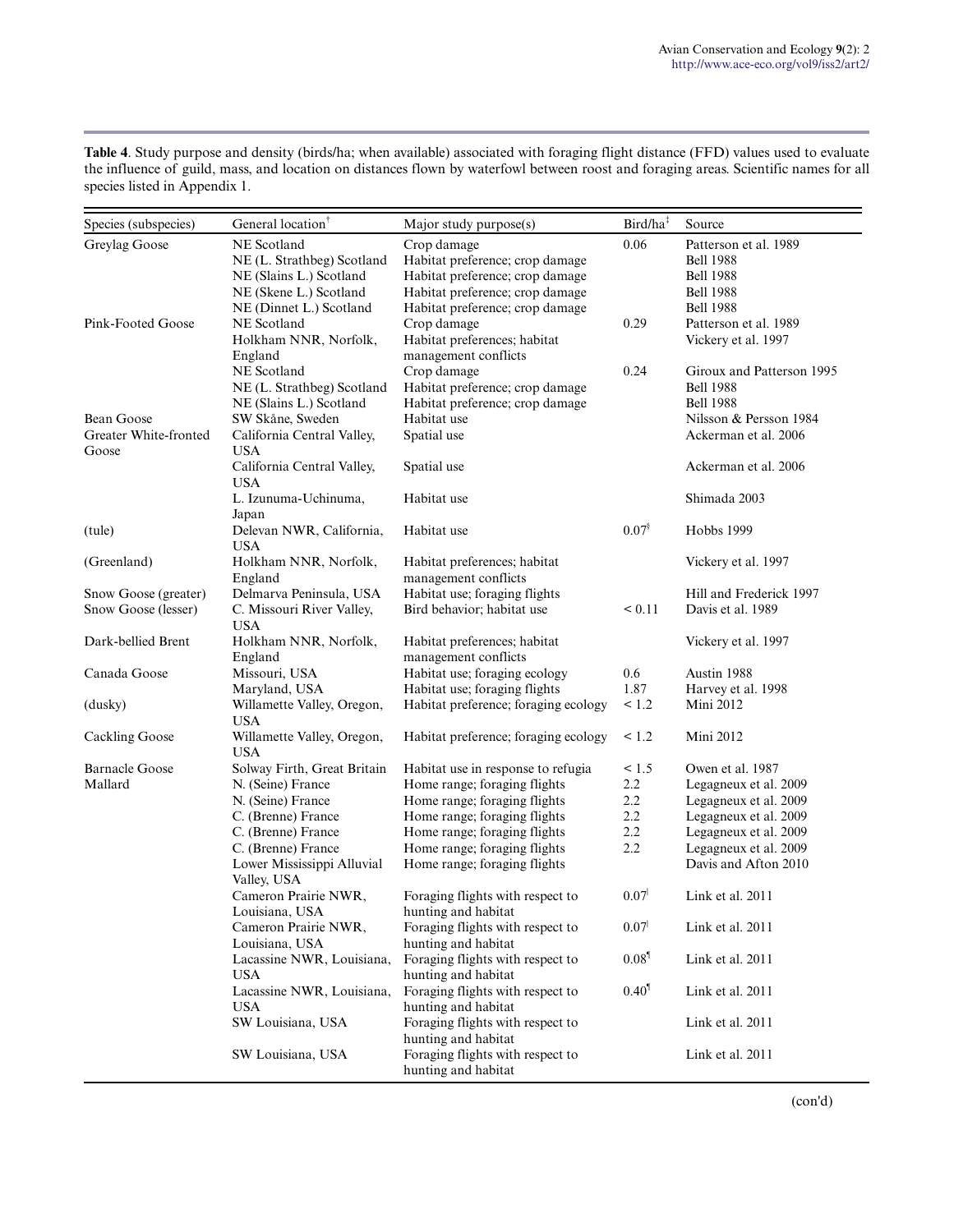|                              | SW (White L. WCA)<br>Louisiana, USA                                                                                                     | Foraging flights with respect to<br>hunting and habitat                                                                                                                                                                                   | $0.04^{\rm \scriptscriptstyle th}$ | Link et al. 2011                                                                                                              |
|------------------------------|-----------------------------------------------------------------------------------------------------------------------------------------|-------------------------------------------------------------------------------------------------------------------------------------------------------------------------------------------------------------------------------------------|------------------------------------|-------------------------------------------------------------------------------------------------------------------------------|
|                              | Texas High Plains, USA<br>Platte River Valley,<br>Nebraska, USA                                                                         | Habitat use; foraging ecology<br>Foraging ecology                                                                                                                                                                                         | $0.7^{\dagger\dagger}$             | Baldassarre and Bolen 1984<br>Jorde et al. 1983                                                                               |
|                              | California Central Valley<br>(N), USA                                                                                                   | Distribution; foraging flights; habitat<br>use                                                                                                                                                                                            |                                    | Fleskes et al. 2005                                                                                                           |
|                              | California Central Valley<br>(N), USA                                                                                                   | Distribution; foraging flights; habitat 3.1<br>use                                                                                                                                                                                        |                                    | Fleskes et al. 2005                                                                                                           |
| <b>American Black Duck</b>   | Chincoteague NWR,<br>Virginia, USA                                                                                                      | Habitat use; foraging flights                                                                                                                                                                                                             | 1.4                                | Morton et al. 1989                                                                                                            |
| Northern Pintail             | W. (Moëze) France<br>Texas High Plains, USA<br>Texas High Plains, USA<br>Texas High Plains, USA<br>Texas coast, USA<br>Texas coast, USA | Home range; foraging flights<br>Habitat use; foraging ecology<br>Survival; habitat use; foraging flights<br>Survival; habitat use; foraging flights<br>Survival; habitat use; foraging flights<br>Survival; habitat use; foraging flights | 1.0                                | Legagneux et al. 2009<br>Baldassarre and Bolen 1984<br><b>Moon 2004</b><br><b>Moon 2004</b><br>Anderson 2008<br>Anderson 2008 |
|                              | Lacassine NWR, Louisiana,<br>USA                                                                                                        | Foraging flights                                                                                                                                                                                                                          | $0.17^{\rm T}$                     | Cox and Afton 1996                                                                                                            |
|                              | Lacassine NWR, Louisiana,<br><b>USA</b>                                                                                                 | Foraging flights                                                                                                                                                                                                                          | $0.17^{\dagger}$                   | Cox and Afton 1996                                                                                                            |
|                              | Lacassine NWR, Louisiana,<br><b>USA</b>                                                                                                 | Foraging flights                                                                                                                                                                                                                          | $0.16^{1}$                         | Cox and Afton 1996                                                                                                            |
|                              | Lacassine NWR, Louisiana,<br><b>USA</b>                                                                                                 | Foraging flights                                                                                                                                                                                                                          | $0.16^{1}$                         | Cox and Afton 1996                                                                                                            |
|                              | California Central Valley<br>(N), USA                                                                                                   | Distribution; foraging flights; habitat<br>use                                                                                                                                                                                            |                                    | Fleskes et al. 2005                                                                                                           |
|                              | California Central Valley<br>$(N)$ , USA                                                                                                | Distribution; foraging flights; habitat $> 8.2$<br>use                                                                                                                                                                                    |                                    | Fleskes et al. 2005                                                                                                           |
|                              | California Central Valley<br>$(C)$ , USA                                                                                                | Distribution; foraging flights; habitat<br>use                                                                                                                                                                                            |                                    | Fleskes et al. 2005                                                                                                           |
|                              | California Central Valley<br>(C), USA                                                                                                   | Distribution; foraging flights; habitat $>1.7$<br>use                                                                                                                                                                                     |                                    | Fleskes et al. 2005                                                                                                           |
|                              | California Central Valley<br>$(S)$ , USA                                                                                                | Distribution; foraging flights; habitat<br>use                                                                                                                                                                                            |                                    | Fleskes et al. 2005                                                                                                           |
|                              | California Central Valley<br>$(S)$ , USA                                                                                                | Distribution; foraging flights; habitat $> 1.3$<br>use                                                                                                                                                                                    |                                    | Fleskes et al. 2005                                                                                                           |
| American Wigeon              | Texas High Plains, USA                                                                                                                  | Habitat use; foraging ecology                                                                                                                                                                                                             |                                    | Baldassarre and Bolen 1984                                                                                                    |
| Eurasian Wigeon              | W. (Saint-Denis-du-Payré)<br>France                                                                                                     |                                                                                                                                                                                                                                           | $1.1$ <sup>††</sup>                | H. Fritz, personal<br>communication                                                                                           |
|                              | Camargue, France                                                                                                                        | Harvest dynamics                                                                                                                                                                                                                          |                                    | Guillemain et al. 2008                                                                                                        |
| Gadwall<br>Northern Shoveler | Camargue, France<br>Camargue, France                                                                                                    | Harvest dynamics                                                                                                                                                                                                                          |                                    | Guillemain et al. 2008<br>Guillemain et al. 2008                                                                              |
| Teal                         | N. (Seine) France                                                                                                                       | Harvest dynamics<br>Home range; foraging flights                                                                                                                                                                                          |                                    |                                                                                                                               |
|                              | N. (Seine) France                                                                                                                       | Home range; foraging flights                                                                                                                                                                                                              | 1.8<br>1.8                         | Legagneux et al. 2009<br>Legagneux et al. 2009                                                                                |
|                              | C. (Brenne) France                                                                                                                      | Home range; foraging flights                                                                                                                                                                                                              | 1.8                                | Legagneux et al. 2009                                                                                                         |
|                              | C. (Brenne) France                                                                                                                      | Home range; foraging flights                                                                                                                                                                                                              | 1.8                                | Legagneux et al. 2009                                                                                                         |
|                              | W. (Moëze) France                                                                                                                       | Home range; foraging flights                                                                                                                                                                                                              | $1.8^{\dagger\dagger}$             | Legagneux et al. 2009                                                                                                         |
|                              | Camargue, France                                                                                                                        | Harvest dynamics                                                                                                                                                                                                                          |                                    | Guillemain et al. 2008                                                                                                        |
| Green-winged Teal            | Texas High Plains, USA                                                                                                                  | Habitat use; foraging ecology                                                                                                                                                                                                             |                                    | Baldassarre and Bolen 1984                                                                                                    |

 $\dagger$  C = Central; L = Loch(s) or Lake, N = North/Northern; NE = Northeast, NNR = National Nature Reserve; NWR = National Wildlife Refuge, S = South/Southern; SW = Southwest, W = Western; WCA = Wetland Conservation Area.

‡ Density value is from the source study unless otherwise indiated.

§ Area (ha) from Fleskes et al. (2005)

 Louisiana Department of Wildlife and Fisheries (LDWF) waterfowl surveys: [http://www.wlf.louisiana.gov/hunting/aerial-waterfowl](http://www.wlf.louisiana.gov/hunting/aerial-waterfowl-surveys)[surveys](http://www.wlf.louisiana.gov/hunting/aerial-waterfowl-surveys) accessed 16 July 2014, and U.S. Fish and Wildlife Service (2006); Mallard and Pintail numbers were calculated by multiplying the percent of each species observed in duck surveys in southwest Louisiana to the total number of ducks reported on refuge surveys (U.S. Fish and Wildlife Service 2006); area (ha) from U.S. Fish and Wildlife Service (2006).

<sup>1</sup> All information from U.S. Fish and Wildlife Service (2007).

# Abundance at Amoco Pool (White Lake Preserve, Inc.) is from LDWF waterfowl surveys: [http://www.wlf.louisiana.gov/hunting/aerial](http://www.wlf.louisiana.gov/hunting/aerial-waterfowl-surveys)[waterfowl-surveys](http://www.wlf.louisiana.gov/hunting/aerial-waterfowl-surveys) accessed 16 July 2014; area (ha) is that of Amoco Pool.

†† Legagneux et al. (2009)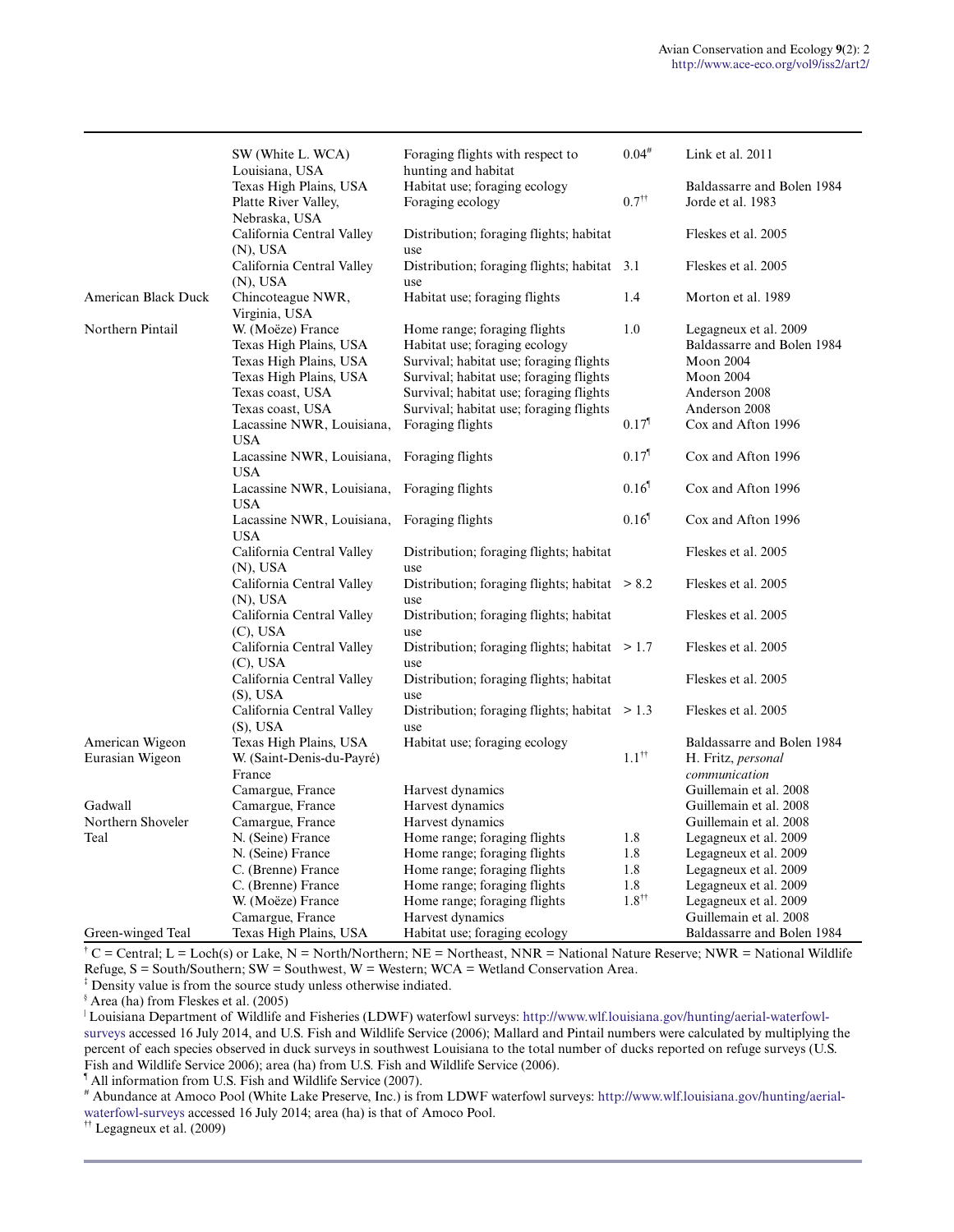to different types of forage because of annual cycle requirements (Vickery and Gill 1999); or because of hunting and other disturbances (Moon 2004, Fleskes et al. 2005, Mini 2012).

The average FFD of dabbling ducks was closer to roost sites than the average FFD of geese, irrespective of location. Morphological and behavioral difference in geese may allow them to maintain their energy balance while foraging further away from roosts sites. The esophagus or foregut of waterfowl is distensible, allowing for temporary food storage (Drobney 1984, Gill 1990). Mallards returning to roost sites after field feeding often have an esophagus that is distended with corn (Whyte and Bolen 1985), and although geese lack a crop, their esophagus may also swell with food before returning to the roost (Owen 1972). Moreover, consumption of food by geese often exceeds the rate at which it can processed in the hindgut, indicating short-term storage in the esophagus until it can proceed through the digestive system (Bédard and Gauthier 1989). Although structurally different, the esophagus of geese is proportionally longer than that of dabbling ducks, so geese undergoing long foraging flights may be able to maintain their energy balance because they can return to the roost carrying substantial amounts of food (estimate of 100 ml in White-fronted Geese; Owen 1972). Additionally, geese spend longer amounts of time at the destination of their foraging flights, e.g., pastures, and longer amounts of time foraging in these sites (Davis et al. 1989, Owen et al. 1992, Mini and Black 2009) than dabbing ducks (Winner 1959, Jorde et al. 1983). Moreover, geese often rest/loaf while in fields (Austin 1988, Davis et al. 1989, Ely 1992), and these bouts of resting/loafing may allow for food temporally stored in the esophagus to pass into the hindgut before foraging continues (Bédard and Gauthier 1989, Fox et al. 2008*a*). Because of the larger size of geese, the frequency of predator-related disturbances and associated energy expenditure, e.g., flushing, short flights, may be lower for geese than for dabbling ducks, because smaller waterfowl are disturbed more frequently by aerial predators and by a larger suite of raptor species (McWilliams et al. 1994, Johnson and Rohwer 1996). Thus, the energetic costs of longer foraging flights in geese may be offset because they spend more time in fields, forage longer, rest in fields to allow time for food passage, have proportionately longer esophagi, and may perceive fewer predation risks.

Although the energetic cost of straight-line flight suggests larger animals within taxa, e.g., larger bees, larger waterfowl, are more efficient fliers and subsequently might fly farther (Schmidt-Nielsen 1972, Greenleaf et al. 2007, Mini 2012), the variety of landscapes and diversity in value/quality of energetic resources in the reviewed studies may have been a reason we did not find an effect of body mass. Likewise, strong guild differences, perhaps because of morphology or behavior, may have also influenced our results.

Our review suggests FFDs in the Nearctic are longer than those in the Palearctic, perhaps because of larger concentrations of waterfowl in the Nearctic and, therefore, greater exploitation of food resources near roost areas (Legagneux et al. 2009). That is, Nearctic waterfowl may be more food limited. However, a qualitative appraisal suggests that FFD does not increase with increasing waterfowl densities (Fig. 2). A major issue with trying to relate bird concentrations to FFD is that density information is generally specific to a brief point in time such as early January,

whereas FFD information is typically collected over the duration of the study. Density information would have more value in the interpretation of FFD if it were collected over an appropriate time frame. FFD may also be related to differences between locations, including hunting pressure, the habitat types that were used, the nutritional quality and quantity of food resources, or landscape characteristics such as the proximity of foraging areas and roost areas (Legagneux et al. 2009). Terrestrial foraging habitats described in Nearctic studies commonly consisted of corn, perennial grasses, rice, small grains/cereals, sorghum, soybeans, and winter wheat; whereas those in Palearctic studies commonly consisted of perennial grasses, potatoes, small grains/ cereals, sugar beets, winter wheat, and barley. FFDs of Snow Geese utilizing small grains, soybeans, and corn on the Delmarva Peninsula, Delaware, USA, were greater than distances associated with salt marsh, freshwater impoundments, sorghum, perennial grasses, and other habitat types (Hill and Frederick 1997). Nilsson and Persson (1984) noted that Taiga Bean Geese (*Anser fabalis fabalis*) wintering in southwest Skåne, Sweden, tended to make longer foraging flights when traveling to sugar beet fields than when foraging in other habitats. High-energy foods, which one might associate with longer foraging flights, were available in both the Nearctic and Palearctic, so perhaps the quantity of waste grain available after harvest or some other agricultural practice might be influencing differences in FFD between the two locations. Most studies described the general types of terrestrial and other foraging habitats available, but rarely did they report habitatspecific FFDs unless they were dealing with one type of foraging habitat. Thus, we could not address the effect that foraging habitat had on FFD. FFD values for Palearctic dabbling ducks were solely associated with wetland feeding. Therefore, functional units utilized by wintering dabbling ducks in the Palearctic might differ from those in the Nearctic, in that Palearctic sites frequently consist of wetland complexes that contain both roost sites and foraging sites in close proximity (M. Guillemain, *personal communication*). Likewise, terrestrial foraging geese in the Palearctic might encounter a greater diversity of agricultural crops and foraging options near their roosts sites because of drastically smaller farm sizes in this region. More than 50% of farms in the European Union are less than 4.9 hectares in size and only 8% of European Union farms exceed 57 hectares, whereas approximately one-half of United States farms are larger than 57 hectares in size and more than 20% exceed 202 hectares (Normile and Price 2004). Although our review suggests that waterfowl in the Palearctic forage closer to roost sites, it should be noted that long-distance foraging flights do occur in the Palearctic, because regular nocturnal flights in excess of 40 km were suspected for Middendorff's Bean Geese (*Anser fabalis middendorffii*) wintering in China (Fox et al. 2008*b*); however, the authors were unable to regularly follow the birds because of terrain.

## **CONCLUSIONS**

Our results could be used to (1) refine energetic carrying capacity estimates around roost sites for wintering waterfowl; (2) inform planning for wetland complexes, including additional roost wetlands, in agricultural or natural landscapes with local energetic carrying capacity in mind; (3) inform management actions aimed at alleviating crop depredation; and (4) inform management decisions concerning actions that are intended to alter energetic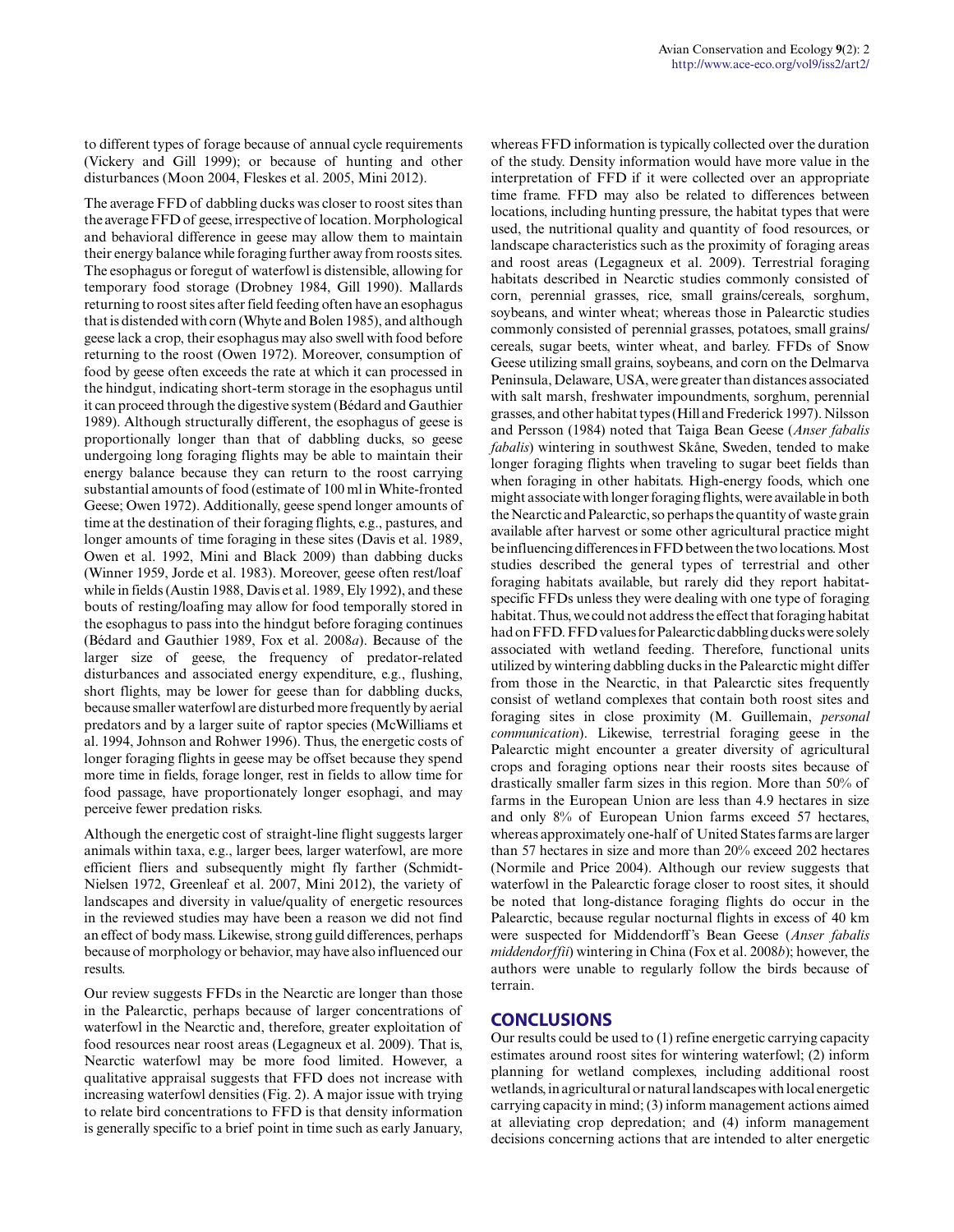resources at both the local and landscape levels. For instance, if cropland food resources are underutilized or unavailable because of distance from roost sites, programs that lease and flood agricultural fields to provide waterfowl with secure roost sites and access to food resources could be considered (Riley et al. 2005). Similarly, assumptions about FFD of waterfowl from roost sites on conservation lands, e.g., refuges, could be factored into ranking criteria and funding of wetland programs, e.g., wetland restoration programs administered by U.S. Department of Agriculture. Understanding FFD is paramount to managing crop depredation programs such as alternative feeding areas or lure crops, because severity of waterfowl damage to agricultural crops is inversely related to distance from roost wetlands (Sugden 1976, Arsenault 1994, Amano et al. 2007). Consideration of FFD has also been suggested in planning for and managing waterfowl reserves in Europe (Mooij 1992) and wetland complexes along migratory routes in North America (Pearse et al. 2011). Although we report average FFD values by guild and by location, reviewed data (Table 1) could be used to calculate FFD that was specific to a focal species, group, or location. Although FFD may be useful in calculating daily energy budgets of migrating and wintering waterfowl, the distance flown from roosts to feeding areas may underestimate daily flight expenditures if birds are repeatedly disturbed or if they make repeated short flights to access secondary feeding areas as part of a single foraging trip (Mooij 1992, Clausen et al. 2013).

Information concerning FFD also could be incorporated into decision support tools used in landscape planning, including tools that inform placement of tall infrastructure. Wintering and migrating waterfowl departing roost sites tend to fly at low altitudes (Williams et al. 1976, Randall et al. 2011), and depending on species and locality, foraging flights may occur one or more times per day and may take place under a variety of light and weather conditions (Raveling et al. 1972, Jorde et al. 1984, Austin and Humburg 1992, Cox and Afton 1996, Randall et al. 2011). Wind turbines, transmission lines, and other tall infrastructure placed within the foraging zone around roost sites may put waterfowl at risk of collision hazards or alter the energetic carrying capacity of the landscape because of displacement from feeding sites (Larsen and Madsen 2000, Drewitt and Langston 2006, Kuvlesky et al. 2007, Rees 2012). Unfortunately, FFD information in the reviewed studies was not sufficient to address the impacts of tall infrastructure. Rees (2012) noted that insufficient attention has been paid to the potential for wind turbines to displace waterfowl from feeding sites used during the nonbreeding season. We concur, and call for additional studies evaluating the impacts of tall infrastructure placed near traditional roost sites.

*Responses to this article can be read online at:* <http://www.ace-eco.org/issues/responses.php/683>

#### **Acknowledgments:**

*We thank H. Fritz for allowing us to use unpublished data. Matthew Butler, Dan Collins, and Barry Wilson provided helpful feedback on early drafts of this manuscript. Matthew Butler and Sarah* *Lehnen also provided statistical advice and recommendations. Tommy Michot graciously provided a translation of the article by Tamisier and Tamisier (1981). The findings and conclusions in this article are those of the authors and do not necessarily represent the views of the U.S. Fish and Wildlife Service.*

#### **LITERATURE CITED**

Ackerman, J. T., J. Y. Takekawa, D. L. Orthmeyer, J. P. Fleskes, J. L. Yee, and K. L. Kruse. 2006. Spatial use by wintering Greater White-fronted Geese relative to a decade of habitat change in California's Central Valley. *Journal of Wildlife Management* 70 (4):965-976. [http://dx.doi.org/10.2193/0022-541X\(2006\)70\[965:](http://dx.doi.org/10.2193%2F0022-541X%282006%2970%5B965%3ASUBWGW%5D2.0.CO%3B2) [SUBWGW\]2.0.CO;2](http://dx.doi.org/10.2193%2F0022-541X%282006%2970%5B965%3ASUBWGW%5D2.0.CO%3B2) 

Amano, T., K. Ushiyama, G. O. Fujita, and H. Higuchi. 2007. Predicting grazing damage by White-fronted Geese under different regimes of agricultural management and the physiological consequences for the geese. *Journal of Applied Ecology* 44(3):506-515. [http://dx.doi.org/10.1111/j.1365-2664.2007.01314.](http://dx.doi.org/10.1111%2Fj.1365-2664.2007.01314.x) [x](http://dx.doi.org/10.1111%2Fj.1365-2664.2007.01314.x) 

Anderson, J. T. 2008. *Survival, habitat use, and movements of female Northern Pintails wintering along the Texas coast*. Thesis, Texas A&M University-Kingsville, Kingsville, Texas, USA.

Arsenault, A. A. 1994. *Factors influencing the occurrence and distribution of waterfowl crop damage in the Aspen Parkland*. Thesis, University of Saskatchewan, Saskatoon, Saskatchewan, Canada.

Austin, J. E. 1988. *Wintering ecology of Canada Geese in northcentral Missouri*. Dissertation, University of Missouri, Columbia, Missouri, USA.

Austin, J. E., and D. D. Humburg. 1992. Diurnal flight time of wintering Canada Geese: consideration of refuges and flight energetics. *Prairie Naturalist* 24:24-30.

Baldassarre, G. A., and E. G. Bolen. 1984. Field-feeding ecology of waterfowl wintering on the southern high plains of Texas. *Journal of Wildlife Management* 48:63-71. [http://dx.doi.](http://dx.doi.org/10.2307%2F3808453) [org/10.2307/3808453](http://dx.doi.org/10.2307%2F3808453) 

Baveco, J. M., H. Kuipers, and B. A. Nolet. 2011. A large-scale multi-species spatial depletion model for overwintering waterfowl. *Ecological Modelling* 222(2):3773-3784. [http://dx.doi.](http://dx.doi.org/10.1016%2Fj.ecolmodel.2011.09.012) [org/10.1016/j.ecolmodel.2011.09.012](http://dx.doi.org/10.1016%2Fj.ecolmodel.2011.09.012) 

Bédard, J., and G. Gauthier. 1989. Comparative energy budgets of greater Snow Geese *Chen caerulescens atlantica* staging in two habitats in spring. *Ardea* 77:3-20.

Bell, M. V. 1988. Feeding behavior of wintering Pink-footed and Graylag Geese in north-east Scotland. *Wildfowl* 39:43-53.

Bevanger, K. 1994. Bird interactions with utility structures: collision and electrocution, causes and mitigating measures. *Ibis* 136(4):412-425. [http://dx.doi.org/10.1111/j.1474-919X.1994.tb01116.](http://dx.doi.org/10.1111%2Fj.1474-919X.1994.tb01116.x) [x](http://dx.doi.org/10.1111%2Fj.1474-919X.1994.tb01116.x) 

Bos, D., J. Van De Koppel, and F. J. Weissing. 2004. Dark-bellied Brent Geese aggregate to cope with increased levels of primary production. *Oikos* 107(3):485-496. [http://dx.doi.org/10.1111/](http://dx.doi.org/10.1111%2Fj.0030-1299.2004.13273.x) [j.0030-1299.2004.13273.x](http://dx.doi.org/10.1111%2Fj.0030-1299.2004.13273.x)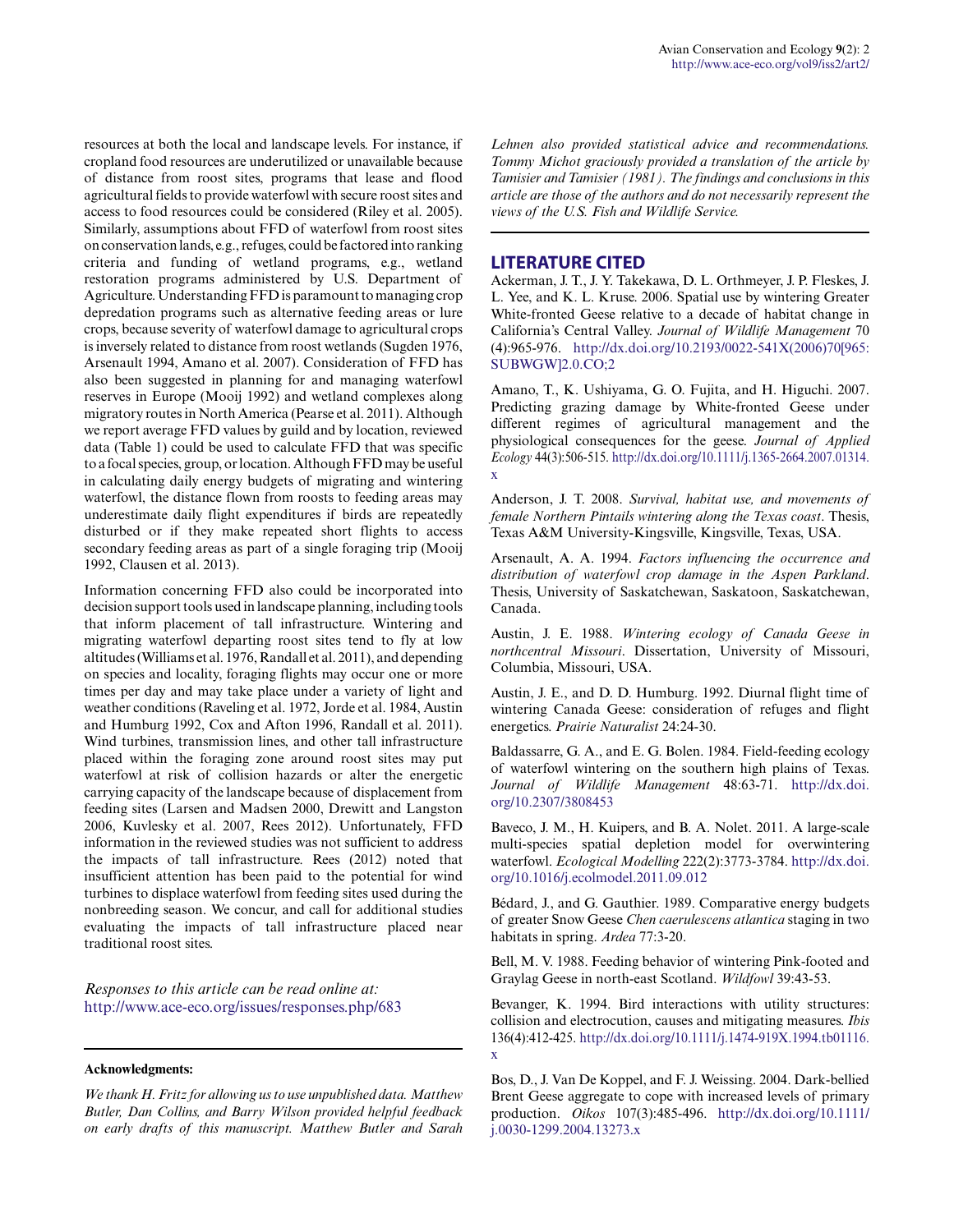Bregnballe, T., U. D. Andersen, P. Clausen, P. A. Kjær, and A. D. Fox. 2009. Habitat use and home range size of autumn staging radio-marked Teal *Anas crecca* at Ulvshale-Nyord, Denmark. *Wildfowl* Special Issue 2:100-114.

Bryan, A. L., Jr., K. D. Meyer, B. A. Tomlinson, J. A. Lauritsen, and W. B. Brooks. 2012. Foraging habitat use by breeding wood storks and the core foraging area concept. *Waterbirds* 35 (2):292-300. [http://dx.doi.org/10.1675/063.035.0210](http://dx.doi.org/10.1675%2F063.035.0210) 

Burnham, K. P., and D. R. Anderson. 2002. *Model selection and multimodel inference: a practical information-theoretic approach*. Second edition. Springer Science, New York, New York, USA.

Clausen, K. K., P. Clausen, J. P. Hounisen, M. S. Vissing, and A. D. Fox. 2013. Foraging range, habitat use and minimum flight distances of east Atlantic Light-bellied Brent Geese *Branta bernicla hrota* in their spring staging areas. *Wildfowl* Special Issue 3:26-39.

Cox, R. R., Jr., and A. D. Afton. 1996. Evening flights of female Northern Pintails from a major roost site. *Condor* 98(4):810-819. [http://dx.doi.org/10.2307/1369861](http://dx.doi.org/10.2307%2F1369861) 

Cox R. R., Jr., and A. D. Afton. 1997. Use of habitats by female Northern Pintails wintering in southwestern Louisiana. *Journal of Wildlife Management* 61(2):435-443. [http://dx.doi.org/10.2307/3802601](http://dx.doi.org/10.2307%2F3802601)

Davis, B. E., and A. D. Afton. 2010. Movement distances and habitat switching by female Mallards wintering in the Lower Mississippi Alluvial Valley. *Waterbirds* 33:349-356. [http://dx.doi.](http://dx.doi.org/10.1675%2F063.033.0311) [org/10.1675/063.033.0311](http://dx.doi.org/10.1675%2F063.033.0311)

Davis, S. E., E. E. Klaas, and K. J. Koehler. 1989. Diurnal timeactivity budgets and habitat use of Lesser Snow Geese *Anser caerulescens* in the middle Missouri River valley during winter and spring. *Wildfowl* 40:45-54.

Drewitt, A. L., and R. H. W. Langston. 2006. Assessing the impacts of wind farms on birds. *Ibis* 148(s1):s1:29-42. [http://dx.](http://dx.doi.org/10.1111%2Fj.1474-919X.2006.00516.x) [doi.org/10.1111/j.1474-919X.2006.00516.x](http://dx.doi.org/10.1111%2Fj.1474-919X.2006.00516.x) 

Drobney, R. D. 1984. Effect of diet on visceral morphology of breeding Wood Ducks. *Auk* 101(1):93-98.

Ely, C. R. 1992. Time allocation by Greater White-fronted Geese: influence of diet, energy reserves and predation. *Condor* 94 (4):857-870. [http://dx.doi.org/10.2307/1369283](http://dx.doi.org/10.2307%2F1369283)

Fleskes, J. P., R. L. Jarvis, and D. S. Gilmer. 2003. Selection of flooded agricultural fields and other landscapes by female Northern Pintails wintering in Tulare Basin, California. *Wildlife Society Bulletin* 31(3):793-803.

Fleskes, J. P., J. L. Yee, M. L. Casazza, M. R. Miller, J. Y. Takekawa, and D. L. Orthmeyer. 2005. *Waterfowl distribution, movements and habitat use relative to recent habitat changes in the Central Valley of California: a cooperative project to investigate impacts of the Central Valley Habitat Joint Venture and changing agricultural practices on the ecology of wintering waterfowl*. Final Report. U. S. Geological Survey, Western Ecological Research Center, Dixon Field Station, Dixon, California, USA.

Fox, A. D., R. D. Hearn, L. Cao, P. H. Cong, X. Wang, Y. Zhang, S. T. Dou, X. F. Shao, M. Barter, and E. C. Rees. 2008*a*. Preliminary observations of diurnal feeding patterns of Swan Geese *Anser cygnoides* using two different habitats at Shengjin Lake, Anhui Province, China. *Wildfowl* 58:20-30.

Fox, A. D., C. Lei, M. Barter, E. C. Rees, R. D. Hearn, C. P. Hao, W. Xin, Z. Yong, D. S. Tao, and S. X. Fang. 2008*b*. The functional use of East Dongting Lake, China, by wintering geese. *Wildfowl* 58:3-19.

Frederick, R. B., W. R. Clark, and E. E. Klaas. 1987. Behavior, energetics, and management of refuging waterfowl: a simulation model. *Wildlife Monographs* 96:1-35.

Frederick, R. B., and E. E. Klaas. 1982. Resource use and behavior of migrating Snow Geese. *Journal of Wildlife Management* 46 (3):601-614. [http://dx.doi.org/10.2307/3808550](http://dx.doi.org/10.2307%2F3808550)

Gauthier, G., J. Bédard, and Y. Bédard. 1984. Comparison of daily energy expenditure of Greater Snow Geese between two habitats. *Canadian Journal of Zoology* 62(7):1304-1307. [http://dx.](http://dx.doi.org/10.1139%2Fz84-187) [doi.org/10.1139/z84-187](http://dx.doi.org/10.1139%2Fz84-187)

Gill, F. B. 1990. *Ornithology*. W. H. Freeman and Company, New York, New York, USA.

Gill, J. A. 1996. Habitat choice in Pink-footed Geese: quantifying the constraints determining winter site use. *Journal of Applied Ecology* 33(4):884-892. [http://dx.doi.org/10.2307/2404959](http://dx.doi.org/10.2307%2F2404959) 

Giroux, J.-F., and I. J. Patterson. 1995. Daily movements and habitat use by radio-tagged Pink-footed Geese *Anser brachyrhynchus* wintering in northeast Scotland. *Wildfowl* 46:31-44.

Greenleaf, S. S., N. M. Williams, R. Winfree, and C. Kremen. 2007. Bee foraging ranges and their relationship to body size. *Oecologia* 153(3):589-596. [http://dx.doi.org/10.1007/s00442-007-0752-9](http://dx.doi.org/10.1007%2Fs00442-007-0752-9)

Guillemain, M., H. Fritz, and P. Duncan. 2002. The importance of protected areas as nocturnal feeding grounds for dabbling ducks wintering in western France. *Biological Conservation* 103 (2):183-198. [http://dx.doi.org/10.1016/S0006-3207\(01\)00120-3](http://dx.doi.org/10.1016%2FS0006-3207%2801%2900120-3) 

Guillemain, M., J.-Y. Mondain-Monval, E. Weissenbacher, A.-L. Brochet, and A. Olivier. 2008. Hunting bag and distance from nearest day-roost in Camargue ducks. *Wildlife Biology* 14 (3):379-385. [http://dx.doi.org/10.2981/0909-6396\(2008\)14\[379:](http://dx.doi.org/10.2981%2F0909-6396%282008%2914%5B379%3AHBADFN%5D2.0.CO%3B2) [HBADFN\]2.0.CO;2](http://dx.doi.org/10.2981%2F0909-6396%282008%2914%5B379%3AHBADFN%5D2.0.CO%3B2) 

Hamilton, W. J., III, and K. E. F. Watt. 1970. Refuging. *Annual Review of Ecology and Systematics* 1:263-286. [http://dx.doi.](http://dx.doi.org/10.1146%2Fannurev.es.01.110170.001403) [org/10.1146/annurev.es.01.110170.001403](http://dx.doi.org/10.1146%2Fannurev.es.01.110170.001403) 

Harrison, J. F., and S. P. Roberts. 2000. Flight respiration end energetics. *Annual Review of Physiology* 62:179-205. [http://dx.doi.](http://dx.doi.org/10.1146%2Fannurev.physiol.62.1.179) [org/10.1146/annurev.physiol.62.1.179](http://dx.doi.org/10.1146%2Fannurev.physiol.62.1.179)

Harvey, W. F., IV, R. A. Malecki, and E. C. Soutiere. 1998. Roost site use and foraging flights of Canada Geese wintering in Maryland. Pages 199-206 *in* D. H. Rusch, M. D. Samuel, D. D. Humburg, and B. D. Sullivan, editors. *Biology and management of Canada Geese: proceedings of the International Canada Goose Symposium*. International Canada Goose Symposium, Milwaukee, Wisconsin, USA.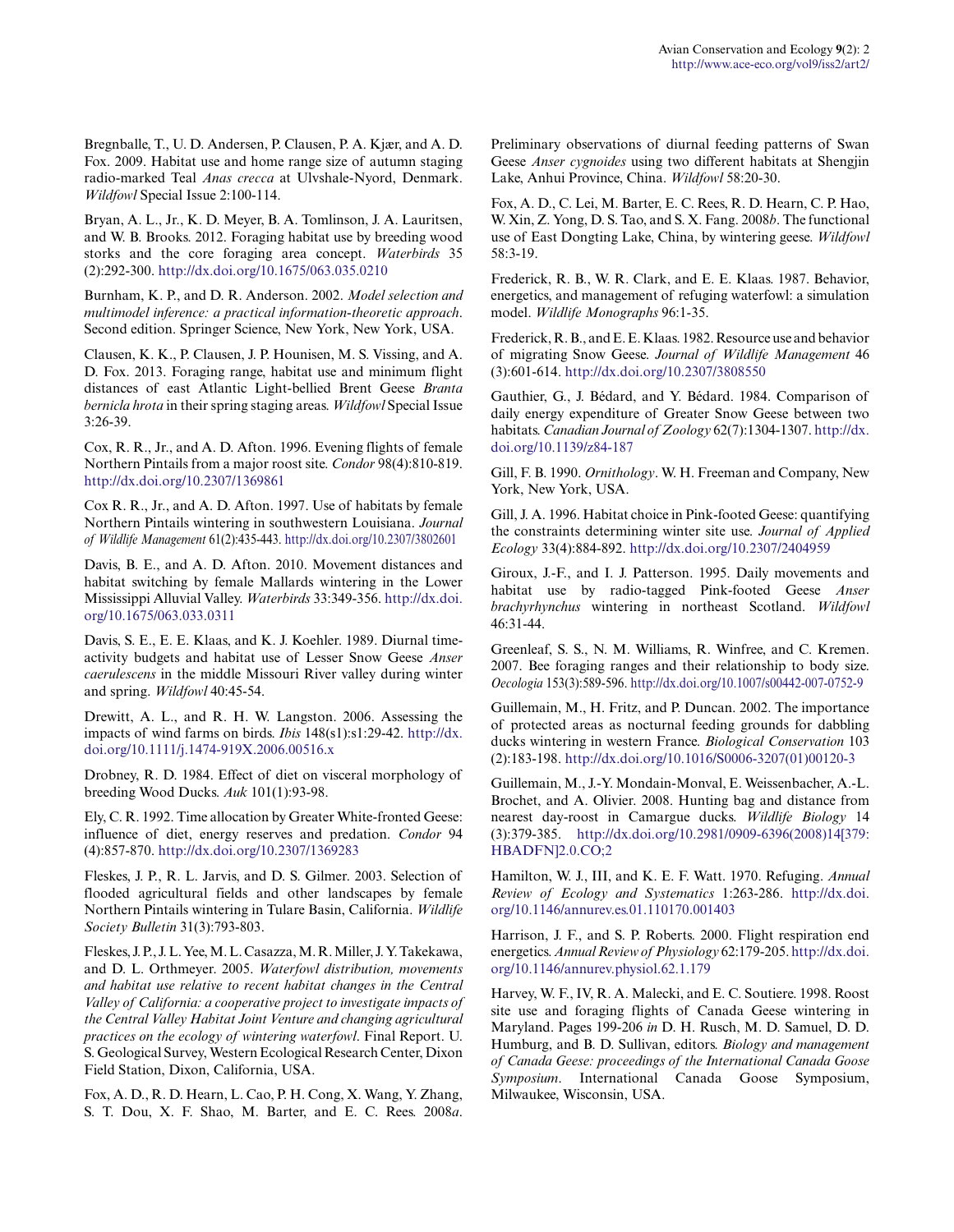Herring, G., and J. A. Collazo. 2005. Habitat use, movements and home range of wintering Lesser Scaup in Florida. *Waterbirds* 28 (1):71-78. [http://dx.doi.org/10.1675/1524-4695\(2005\)028\[0071:](http://dx.doi.org/10.1675%2F1524-4695%282005%29028%5B0071%3AHUMAHR%5D2.0.CO%3B2) [HUMAHR\]2.0.CO;2](http://dx.doi.org/10.1675%2F1524-4695%282005%29028%5B0071%3AHUMAHR%5D2.0.CO%3B2) 

Hill, M. R. J., and R. B. Frederick. 1997. Winter movements and habitat use by Greater Snow Geese. *Journal of Wildlife Management* 61(4):1213-1221. [http://dx.doi.org/10.2307/3802119](http://dx.doi.org/10.2307%2F3802119) 

Hobbs, J. H. 1999. *Fall and winter distribution and habitat use of the Tule Greater White-fronted Goose (Anser albifrons gambelli) in the Sacramento Valley, California*. Thesis, California State University, Sacramento, California, USA.

Howerter, D. W. 1990. *Movements and bioenergetics of Canvasbacks wintering in the upper Chesapeake Bay*. Thesis, Virginia Polytechnic Institute and State University, Blacksburg, Virginia, USA.

Johnson, W. P., and F. C. Rohwer. 1996. Disturbance of wintering Green-winged Teal and Mallards by raptors. *Southwestern Naturalist* 41(3):331-334.

Jorde, D. G., G. L. Krapu, and R. D. Crawford. 1983. Feeding ecology of Mallards wintering in Nebraska. *Journal of Wildlife Management* 47(4):1044-1053. [http://dx.doi.org/10.2307/3808163](http://dx.doi.org/10.2307%2F3808163) 

Jorde, D. G., G. L. Krapu, R. D. Crawford, and M. A. Hay. 1984. Effects of weather on habitat selection and behavior of Mallards wintering in Nebraska. *Condor* 86(3):258-265. [http://dx.doi.](http://dx.doi.org/10.2307%2F1366993) [org/10.2307/1366993](http://dx.doi.org/10.2307%2F1366993) 

King, J. R. 1974. Seasonal allocation of time and energy resources in birds. *Avian Energetics* 15:4-85.

Kuvlesky, W. P., Jr., L. A. Brennan, M. L. Morrison, K. K. Boydston, B. M. Ballard, and F. C. Bryant. 2007. Wind energy development and wildlife conservation: challenges and opportunities. *Journal of Wildlife Management* 71(8):2487-2498. [http://dx.doi.org/10.2193/2007-248](http://dx.doi.org/10.2193%2F2007-248) 

Larsen, J. K., and J. Madsen. 2000. Effects of wind turbines and other physical elements on field utilization by Pink-footed Geese (*Anser brachyrhynchus*): a landscape perspective. *Landscape Ecology* 15(8):755-764. [http://dx.doi.org/10.1023/A:1008127702944](http://dx.doi.org/10.1023%2FA%3A1008127702944) 

Legagneux, P., C. Blaize, F. Latraube, J. Gautier, and V. Bretagnolle. 2009. Variation in home-range size and movements of wintering dabbling ducks. *Journal of Ornithology* 150 (1):183-193. [http://dx.doi.org/10.1007/s10336-008-0333-7](http://dx.doi.org/10.1007%2Fs10336-008-0333-7) 

Link, P. T., A. D. Afton, R. R. Cox, Jr., and B. E. Davis. 2011. Daily movements of female Mallards wintering in southwestern Louisiana. *Waterbirds* 34(4):422-428. [http://dx.doi.](http://dx.doi.org/10.1675%2F063.034.0404) [org/10.1675/063.034.0404](http://dx.doi.org/10.1675%2F063.034.0404)

Lovvorn, J. R., and J. R. Baldwin. 1996. Intertidal and farmland habitats of ducks in the Puget Sound region: a landscape perspective. *Biological Conservation* 77(1):97-114. [http://dx.doi.](http://dx.doi.org/10.1016%2F0006-3207%2895%2900136-0) [org/10.1016/0006-3207\(95\)00136-0](http://dx.doi.org/10.1016%2F0006-3207%2895%2900136-0)

Madsen, J., S. Pihl, and P. Clausen. 1998. Establishing a reserve network for waterfowl in Denmark: a biological evaluation of needs and consequences. *Biological Conservation* 85(3):241-255. [http://dx.doi.org/10.1016/S0006-3207\(97\)00172-9](http://dx.doi.org/10.1016%2FS0006-3207%2897%2900172-9)

Manley, S. W., R. M. Kaminski, K. J. Reinecke, and P. D. Gerard. 2004. Waterbird foods in winter-managed rice fields in Mississippi. *Journal of Wildlife Management* 68(1):74-83.

McKinney, R. A., and S. R. McWilliams. 2005. A new model to estimate daily energy expenditure of wintering waterfowl. *Wilson Bulletin* 117(1):44-55. [http://dx.doi.org/10.1676/04-060](http://dx.doi.org/10.1676%2F04-060)

McNeil, R., P. Drapeau, and J. D. Goss-Custard. 1992. The occurrence and adaptive significance of nocturnal habits in waterfowl. *Biological Reviews* 67(4):381-419. [http://dx.doi.](http://dx.doi.org/10.1111%2Fj.1469-185X.1992.tb01188.x) [org/10.1111/j.1469-185X.1992.tb01188.x](http://dx.doi.org/10.1111%2Fj.1469-185X.1992.tb01188.x) 

McWilliams, S. R., J. P. Dunn, and D. G. Raveling. 1994. Predatorprey interactions between eagles and Cackling Canada and Ross' Geese during winter in California. *Wilson Bulletin* 106 (2):272-288.

Merkel, F. R., A. Mosbech, C. Sonne, A. Flagstad, K. Falk, and S. E. Jamieson. 2006. Local movements, home ranges and body condition of Common Eiders *Somateria mollissima* wintering in southwest Greenland. *Ardea* 94(3):639-650.

Mini, A. E. 2012. *The role of body size in the foraging strategies and management of avian herbivores: a comparison of Dusky Canada Geese (Branta canadensis occidentalis) and Cackling Geese (B. hutchinsii minima) wintering in the Willamette Valley of Oregon*. Dissertation, Oregon State University, Corvallis, Oregon, USA.

Mini, A. E., and J. M. Black. 2009. Expensive traditions: energy expenditure of Aleutian Geese in traditional and recently colonized habitats. *Journal of Wildlife Management* 73 (3):385-391. [http://dx.doi.org/10.2193/2007-174](http://dx.doi.org/10.2193%2F2007-174)

Mooij, J. H. 1992. Behaviour and energy budget of wintering geese in the Lower Rhine area of North Rhine-Westphalia, Germany. *Wildfowl* 43:121-138.

Moon, J. A. 2004. *Survival, movements, and habitat use of female Northern Pintails in the Playa Lakes Region*. Thesis, Texas Tech University, Lubbock, Texas, USA.

Morton, J. M., R. L. Kirkpatrick, M. R. Vaughan, and D. F. Stauffer. 1989. Habitat use and movements of American Black Ducks in winter. *Journal of Wildlife Management* 53(2):390-400.

Newton, I., and C. R. G. Campbell. 1973. Feeding of geese in farmland in east-central Scotland. *Journal of Applied Ecology* 10 (3):781-801.

Nilsson, L., and H. Persson. 1984. Non-breeding distribution, numbers and ecology of Bean Goose *Anser fabalis* in Sweden. *Swedish Wildlife Research* 13(1):107-170.

Normile, M. A., and J. Price. 2004. The United States and the European Union—statistical overview. Pages 1-13 *in* M. A. Normile and S. E. Leetmaa, coordinators. *U.S.-EU food and agriculture comparisons*. Agriculture and Trade Reports WRS-04-04. Economic Research Service, U.S. Department of Agriculture, Washington, D.C., USA.

Nudds, R. L., and D. M. Bryant. 2000. The energetic cost of short flights in birds. *Journal of Experimental Biology* 203 (10):1561-1572.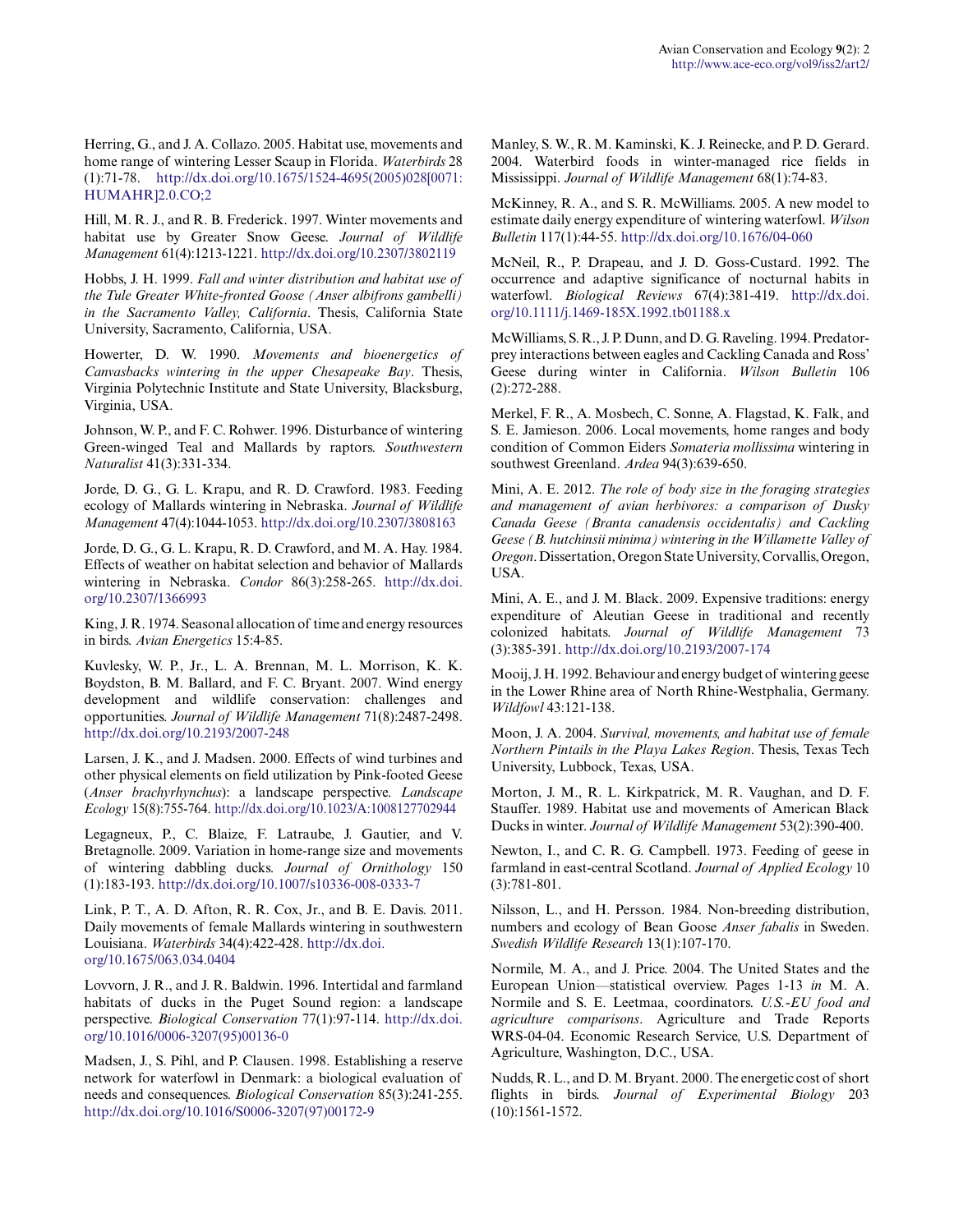Owen, M. 1972. Some factors affecting food intake and selection in White-fronted Geese. *Journal of Animal Ecology* 41(1):79-92.

Owen, M., and J. M. Black. 1990. *Waterfowl ecology*. Blackie and Son, Bishopbriggs, Glasgow, Scotland.

Owen, M., J. M. Black, M. K. Agger, and C. R. G. Campbell. 1987. The use of the Solway Firth, Britain, by Barnacle Geese *Branta leucopsis* Bechst. in relation to refuge establishment and increases in numbers. *Biological Conservation* 39(1):63-81.

Owen, M., R. L. Wells, and J. M. Black. 1992. Energy budgets of wintering Barnacle Geese: the effects of declining food resources. *Ornis Scandinavica* 23(4):451-458.

Patterson, I. J., S. Abdul Jalil, and M. L. East. 1989. Damage to winter cereals by Greylag and Pink-footed Geese in north-east Scotland. *Journal of Applied Ecology* 26(3):879-895.

Pearse, A. T., G. L. Krapu, D. A. Brandt, and P. J. Kinzel. 2010. Changes in agriculture and abundance of Snow Geese affect carrying capacity of Sandhill Cranes in Nebraska. *Journal of Wildlife Management* 74(3):479-488.

Pearse, A. T., G. L. Krapu, R. R. Cox, Jr., and B. E. Davis. 2011. Spring-migration ecology of Northern Pintails in south-central Nebraska. *Waterbirds* 34(1):10-18. [http://dx.doi.org/10.1675/063.034.0102](http://dx.doi.org/10.1675%2F063.034.0102)

Poole, A. editor. 2005. *The birds of North America online*. Cornell Laboratory of Ornithology, Ithaca, New York, USA. [online] URL:<http://bna.birds.cornell.edu/BNA>

R Development Core Team. 2012. *R: a language and environment for statistical computing*. Version 2.15.0. R Development Core Team, Vienna, Austria. [online] URL:<http://www.R-project.org>

Rainho, A., and J. M. Palmeirim. 2011. The importance of distance to resources in the spatial modelling of bat foraging habitat. *PLoS ONE* 6(4): e19227. [http://dx.doi.org/10.1371/](http://dx.doi.org/10.1371/journal.pone.0019227) [journal.pone.0019227](http://dx.doi.org/10.1371/journal.pone.0019227)

Randall, L. A., R. H. Diehl, B. C. Wilson, W. C. Barrow, and C. W. Jeske. 2011. Potential use of weather radar to study movements of wintering waterfowl. *Journal of Wildlife Management* 75 (6):1324-1329.

Raveling, D. G., W. E. Crews, and W. D. Klimstra. 1972. Activity patterns of Canada Geese during winter. *Wilson Bulletin* 84 (3):278-295.

Rees, E. C. 2012. Impacts of wind farms on swans and geese: a review. *Wildfowl* 62:37-72.

Riley, C. M., G. Esslinger, and B. Wilson. 2005. Partnerships to deliver bird conservation along the Gulf Coast. Pages 438-442 *in* C. J. Ralph and T. D. Rich, editors. *Bird conservation implementation and integration in the Americas*. Volume 2. U.S. Forest Service General Technical Report PSW-GTR-191. Proceedings of the Third International Partners in Flight Conference, Asilomar, California, USA.

Schmidt-Nielsen, K. 1972. Locomotion: energy cost of swimming, running, and flying. *Science* 177(4045):222-228. <http://dx.doi.org/10.1126/science.177.4045.222>

Shimada, T. 2003. Distribution of feeding sites of wintering Greater White-fronted Geese in Lake Izunuma-Uchinuma.

*Japanese Journal of Ornithology* 52(1):32-34. [http://dx.doi.](http://dx.doi.org/10.3838/jjo.52.32) [org/10.3838/jjo.52.32](http://dx.doi.org/10.3838/jjo.52.32)

Si, Y., A. K. Skidmore, T. Wang, W. F. de Boer, A. G. Toxopeus, M. Schlerf, M. Oudshoorn, S. Zwerver, H. van der Jeugd, K. M. Exo, and H. H. T. Prins. 2011. Distribution of Barnacle Geese *Branta leucopsis* in relation to food resources, distance to roosts, and the location of refuges. *Ardea* 99(2):217-226.

Skyllberg, U., P. Hansson, P. Bernhardtson, and E. Naudot. 2005. The roost-feeding area complex of Taiga Bean Goose *Anser f. fabalis* in the Ume River Delta Plains, Sweden—foraging patterns in comparison with Greylag Goose *Anser anser*, Whooper Swan *Cygnus cygnus* and Eurasian Crane *Grus grus*. *Ornis Svecica* 15:73-88.

Spiess, A. N. 2012. *qpcR: modeling and analysis of real-time PCR data*. R package version 1.3-9. R Development Core Team, Vienna, Austria. [online] URL: [http://CRAN.R-project.org/](http://CRAN.R-project.org/package=qpcR) [package=qpcR](http://CRAN.R-project.org/package=qpcR) 

Spragens, K. A. 2010. *The fight for forage: distribution and abundance patterns of Aleutian Cackling Geese during spring staging*. Thesis, Humboldt State University, Arcata, California, USA.

Sugden, L. G. 1976. *Waterfowl damage to Canadian grain*. Occasional Paper Number 24. Canadian Wildlife Service, Ottawa, Ontario, Canada.

Tamisier, A. 1974. Etho-ecological studies of teal wintering in the Camargue (Rhone Delta, France). *Wildfowl* 25:123-133.

Tamisier, A. 1976. Diurnal activities of Green-winged Teal and Pintail wintering in Louisiana. *Wildfowl* 27:19-32.

Tamisier, A. 1978-1979. The functional units of wintering ducks: a spatial integration of their comfort and feeding requirements. *Verhandlungen der Ornithologischen Gesellschaft in Bayern* 23:229-238.

Tamisier, A. 1985. Some considerations on the social requirements of ducks in winter. *Wildfowl* 36:104-108.

Tamisier, A., and M. C. Tamisier. 1981. L'existence d'unites fonctionnelles demontree chez les sarcelles d'hiver en Camargue par la biotelemetrie. *Terre et Vie* 35:563-579.

U.S. Fish and Wildlife Service. 2006. *Cameron Prairie National Wildlife Refuge comprehensive conservation plan*. U.S. Fish and Wildlife Service, Southeast Region, Atlanta, Georgia, USA. [online] URL: [http://digitalmedia.fws.gov/cdm/ref/collection/](http://digitalmedia.fws.gov/cdm/ref/collection/document/id/374) [document/id/374](http://digitalmedia.fws.gov/cdm/ref/collection/document/id/374)

U.S. Fish and Wildlife Service. 2007. *Lacassine National Wildlife Refuge comprehensive conservation plan*. U.S. Fish and Wildlife Service, Southeast Region, Atlanta, Georgia, USA. [online] URL: [http://digitalmedia.fws.gov/cdm/singleitem/collection/document/](http://digitalmedia.fws.gov/cdm/singleitem/collection/document/id/454/rec/1) [id/454/rec/1](http://digitalmedia.fws.gov/cdm/singleitem/collection/document/id/454/rec/1)

Van Der Graaf, A. J., J. Stahl, and J. P. Bakker. 2005. Compensatory growth of *Festuca rubra* after grazing: can migratory herbivores increase their own harvest during staging? *Functional Ecology* 19(6):961-969. [http://dx.doi.org/10.1111/](http://dx.doi.org/10.1111/j.1365-2435.2005.01056.x) [j.1365-2435.2005.01056.x](http://dx.doi.org/10.1111/j.1365-2435.2005.01056.x)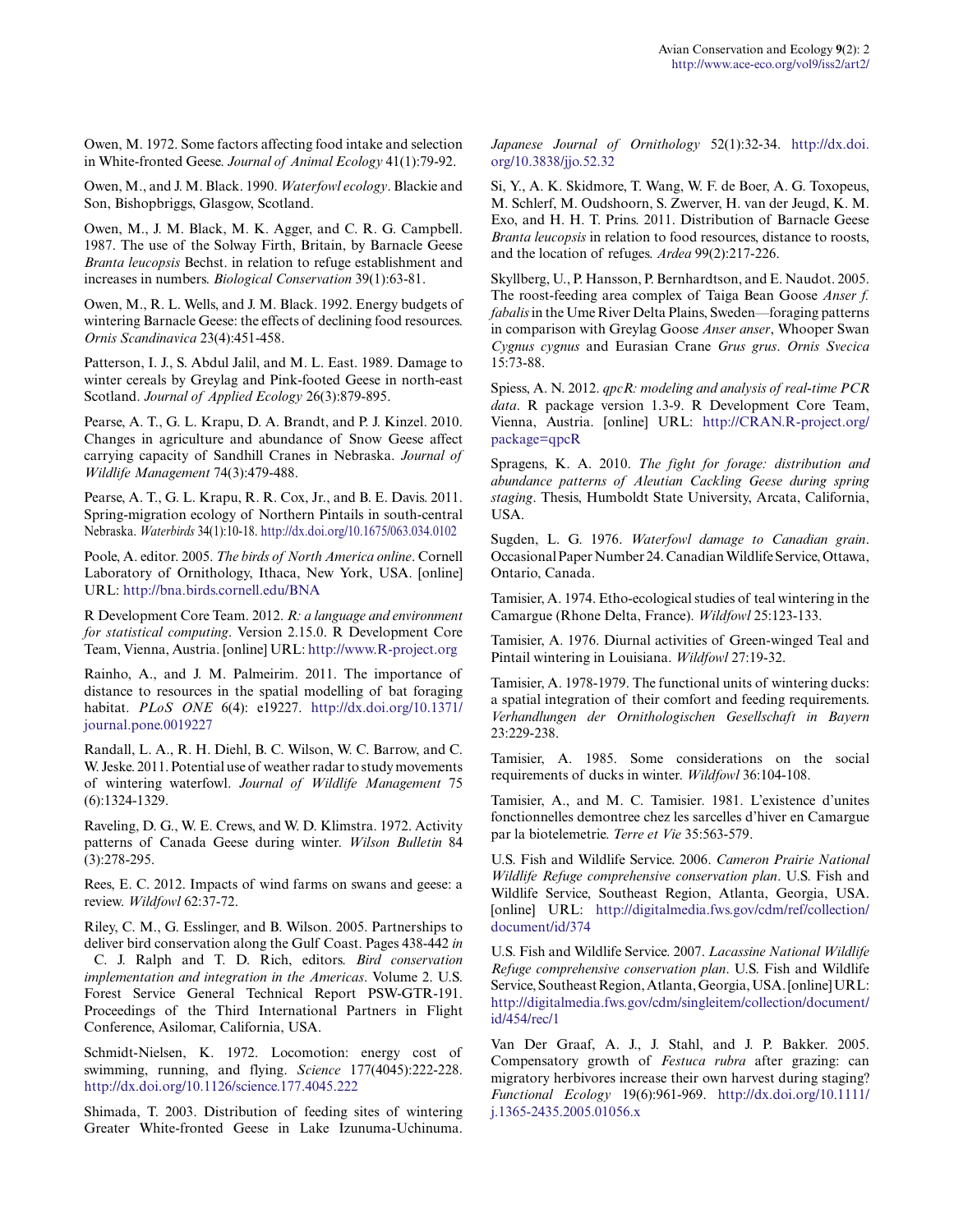van Gils, J. A., and W. Tijsen. 2007. Short-term foraging costs and long-term fueling rates in central-place foraging swans revealed by giving-up exploitation times. *American Naturalist* 169 (5):609-620. [http://dx.doi.org/10.1086/513114](http://dx.doi.org/10.1086%2F513114) 

Vickery, J. A., and J. A. Gill. 1999. Managing grassland for wild geese in Britain: a review. *Biological Conservation* 89(1):93-106. [http://dx.doi.org/10.1016/S0006-3207\(98\)00134-7](http://dx.doi.org/10.1016/S0006-3207(98)00134-7)

Vickery, J. A., W. J. Sutherland, M. O'Brien, A. R. Watkinson, and A. Yallop. 1997. Managing coastal grazing marshes for breeding waders and over wintering geese: is there a conflict? *Biological Conservation* 79(1):23-34. [http://dx.doi.org/10.1016/](http://dx.doi.org/10.1016/S0006-3207(96)00111-5) [S0006-3207\(96\)00111-5](http://dx.doi.org/10.1016/S0006-3207(96)00111-5) 

Walther-Hellwig, K., and R. Frankl. 2000. Foraging habitats and foraging distances of bumblebees, *Bombus* spp. (Hym., Apidae), in an agricultural landscape. *Journal of Applied Entomology* 124 (7-8):299-306. [http://dx.doi.org/10.1046/j.1439-0418.2000.00484.](http://dx.doi.org/10.1046%2Fj.1439-0418.2000.00484.x) [x](http://dx.doi.org/10.1046%2Fj.1439-0418.2000.00484.x)

Whyte, R. J., and E. G. Bolen. 1985. Corn consumption by wintering Mallards during morning field-flights. *Prairie Naturalist* 17:71-78.

Williams, T. C., T. J. Klonowski, and P. Berkeley. 1976. Angle of Canada Goose V flight formation measured by radar. *Auk* 93 (3):554-559.

Winner, R. W. 1959. Field-feeding periodicity of Black and Mallard Ducks. *Journal of Wildlife Management* 23(2):197-202. [http://dx.doi.org/10.2307/3797640](http://dx.doi.org/10.2307%2F3797640)





Sponsored by the Society of Canadian Ornithologists and Bird Studies Canada Parrainée par la Société des ornithologistes du Canada et<br>Études d`oiseaux Canada

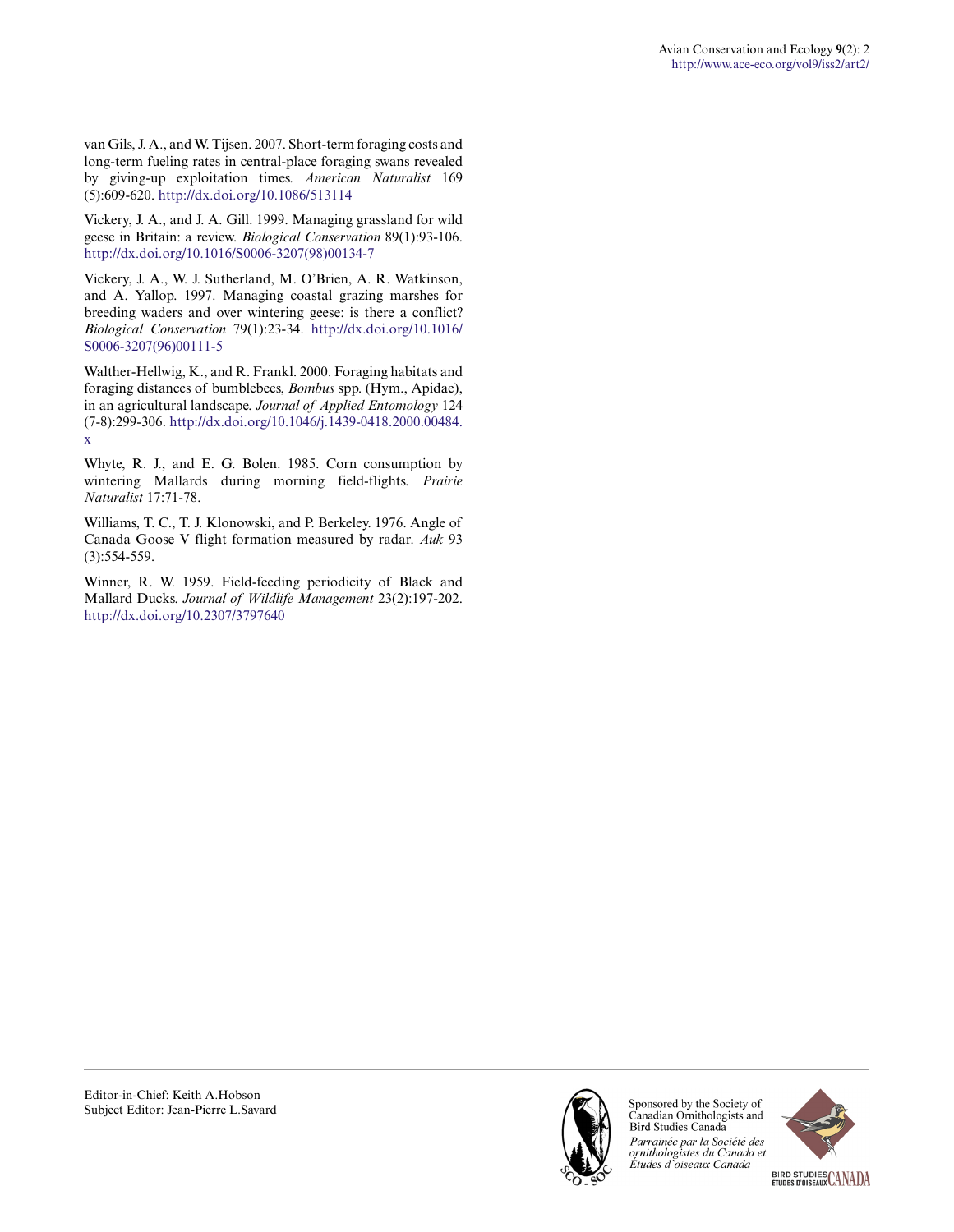| <b>Common Name</b>                         | Species                         | Group            | Location   | <b>Mass</b>    | Source <sup>r</sup>                      |
|--------------------------------------------|---------------------------------|------------------|------------|----------------|------------------------------------------|
|                                            |                                 |                  |            | $(g)^a$        |                                          |
| Greylag Goose                              | Anser anser                     | goose            | Palearctic | 3360.0         | Robinson 2005                            |
| <b>Pink-footed Goose</b>                   | A.brachyrhynchus                | goose            | Palearctic | 2450.0         | Robinson 2005                            |
| <b>Bean Goose</b>                          | A. f. fabalis                   | goose            | Palearctic | 2984.0         | Szczepańczyk et al. 2000                 |
| Greater White-fronted                      | A. a. albifrons <sup>q</sup>    | goose            | Palearctic | $2340.0^{b}$   | Takekawa et al. 2000                     |
| Goose                                      |                                 |                  |            |                |                                          |
|                                            | A. a. $elgasiq$                 |                  | Nearctic   | $2848.6^c$     | Ely and Dzubin 1994                      |
|                                            | A. a. gambelli <sup>q</sup>     |                  | Nearctic   | $2115.5^d$     | Ely and Dzubin 1994                      |
|                                            | A. a. flavirostris <sup>q</sup> |                  | Palearctic | $2594.0^e$     | Fox and Stroud 2002                      |
| Snow Goose (greater)                       | Chen caerulescens<br>atlantica  | goose            | Nearctic   | 2651.5         | Mowbray et al. 2000                      |
| Snow Goose (lesser)                        | C. c. caerulescens              |                  | Nearctic   | 2069.8         | Flickinger and Bolen 1979                |
| Dark-bellied Brent                         | Branta b. bernicla              | goose            | Palearctic | 1421.0         | Stahl et al. 2002                        |
| Canada Goose                               | <b>B.</b> canadensis interior   | goose            | Nearctic   | 4330.0         | Moser and Rolley 1990                    |
| Canada Goose (dusky)                       | B. c. occidentalis              |                  | Nearctic   | 3411.8         | Chapman 1970, Bromley and Jarvis<br>1992 |
| <b>Cackling Goose</b>                      | B. hutchinsii minima            | goose            | Nearctic   | 1475.0         | Raveling 1979                            |
| <b>Cackling Goose</b><br>(Aleutian)        | B. h. leucopareia               |                  | Nearctic   | 1824.8         | Mowbray et al. 2002                      |
| <b>Barnacle Goose</b>                      | <b>B.</b> leucopsis             | goose            | Palearctic | 1850.0         | Robinson 2005                            |
| Mallard                                    | Anas platyrhynchos              | dabbling<br>duck | Nearctic   | $1204.4^{f}$   | Rhodes et al. 1996                       |
|                                            |                                 |                  | Nearctic   | $1172.2^{g,p}$ | <b>Link 2007</b>                         |
| $\begin{array}{c} 2 \\ 2 \\ 1 \end{array}$ |                                 |                  | Nearctic   | $1152.8^{h,p}$ | Davis 2007                               |
|                                            |                                 |                  | Nearctic   | $1177.8^{i}$   | Miller et al. 2009                       |
|                                            |                                 |                  | Palearctic | 1110.8         | Owen and Cook 1977                       |

**Appendix 1.** Waterfowl mass values that were used in analysis of foraging flight distances. Citations included in the literature cited of the main text are not repeated in the literature cited that follows this table.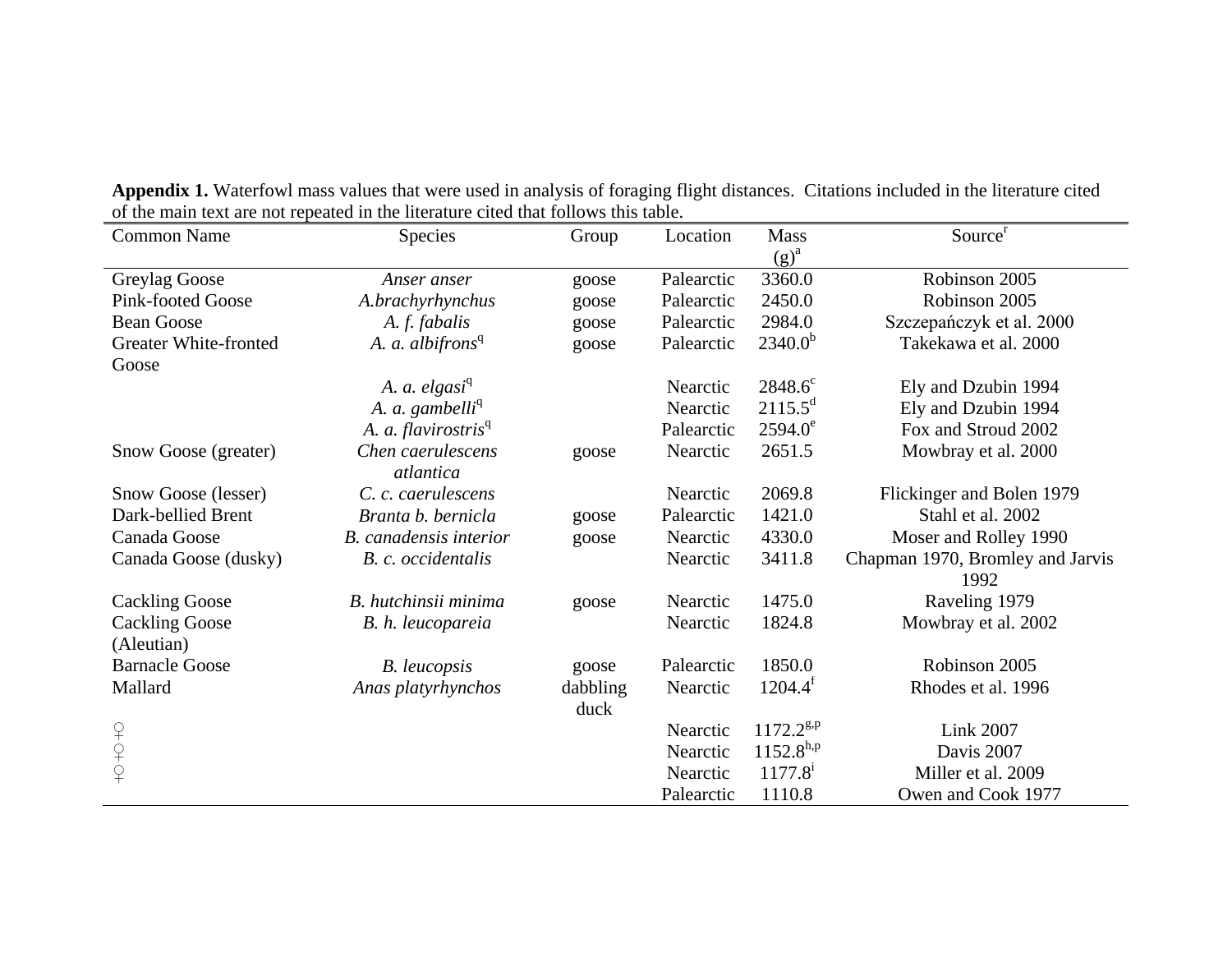| <b>Common Name</b>           | <b>Species</b>     | Group                    | Location   | Mass $(g)$           | Source                     |
|------------------------------|--------------------|--------------------------|------------|----------------------|----------------------------|
| <b>American Black Duck</b>   | A. rubripes        | dabbling duck            | Nearctic   | 1258.0               | Krementz et al. 1989       |
| Northern Pintail             | A. acuta           | dabbling duck            | Nearctic   | $901.5$ <sup>1</sup> | Baldassarre and Bolen 1986 |
|                              |                    |                          | Nearctic   | $931.0^{k}$          | Miller et al. 2009         |
|                              |                    |                          | Nearctic   | $785.9^{\circ}$      | <b>Moon 2004</b>           |
| $\mathcal{Q}$ (first winter) |                    |                          | Nearctic   | $726.2^{\rm m}$      | Cox et al. 1998            |
| $\varphi$ (adult)            |                    |                          | Nearctic   | 771.1 <sup>n</sup>   | Cox et al. 1998            |
|                              |                    |                          | Nearctic   | $783.0^{\circ}$      | Anderson 2008              |
|                              |                    |                          | Palearctic | 994.6                | Guillemain et al. 2002     |
| American Wigeon              | A. americana       | dabbling duck            | Nearctic   | 730.6                | Rhodes et al. 2006         |
| Eurasian Wigeon              | A. penelope        | dabbling duck Palearctic |            | 729.2                | Robinson 2005              |
| Gadwall                      | A. strepera        | dabbling duck Palearctic |            | 817.0                | Robinson 2005              |
| Northern Shoveler            | A. clypeata        | dabbling duck Palearctic |            | 621.1                | Robinson 2005              |
| Teal                         | A. crecca          | dabbling duck Palearctic |            | 347.6                | Guillemain et al. 2002     |
| Green-winged Teal            | A. c. carolinensis | dabbling duck            | Nearctic   | 338.0                | Baldassarre and Bolen 1986 |

<sup>a</sup> For analysis, footnoted masses were associated with the following flight distances (see Table 2): <sup>b</sup>Shimada (2003), <sup>c</sup>Hobbs (1999), <sup>d</sup>Ackerman et al. (2006), <sup>e</sup>Vickery et al. (1997), <sup>f</sup>Baldassarre and Bolen (1984), and Jorde et al. (1983), <sup>g</sup>Link et al. (2011), <sup>h</sup>Davis and Afton (2010), <sup>i</sup>Fleskes et al. (2005), <sup>j</sup>Baladassare and Bolen (1984), <sup>k</sup>Fleskes et al. (2004), <sup>l</sup>Moon (2004), <sup>m,n</sup>Cox and Afton (1996), and  $\degree$ Anderson (2008); if not footnoted, masses were associated to species/subspecies as appropriate based on location (Nearctic or Palearctic).

 $\overrightarrow{p}$  Values are size-adjusted body mass (calculated based on morphometric variables).

 $q$  Greater White-fronted Goose subspecies follow Banks (2011).

# LITERATURE CITED

Banks, R. C. 2011. Taxonomy of greater White-fronted Geese (Aves: Anatidae). *Proceedings of the Biological Society of Washington* 124:226–233.

Bromley, R. G. and R. L. Jarvis. 1993. The energetics of migration and reproduction of Dusky Canada Geese. *Condor* 95:193–210.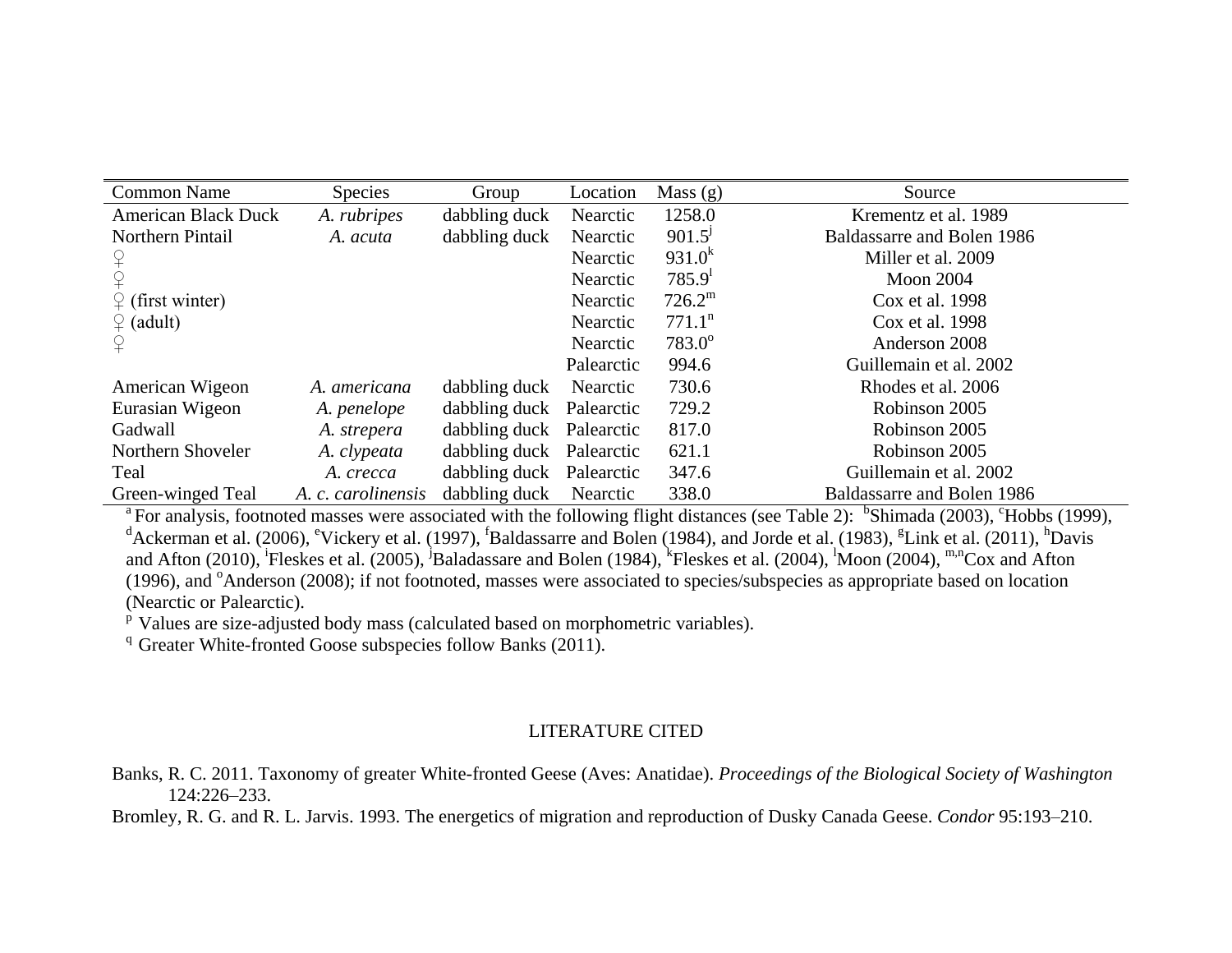Chapman, J. A. 1970. Weights and measurements of Dusky Canada Geese wintering in Oregon. *Murrelet* 51:34–37.

- Cox Jr., R. R., A. D. Afton, and R. M. Pace III. 1998. Survival of female Northern Pintails wintering in southwestern Louisiana. *Journal of Wildlife Management* 62:1512–1521.
- Davis, B. E. 2007. *Habitat use, movements, and survival of radio-marked female Mallards in the lower Mississippi alluvial valley*. Thesis, Louisiana State University, Baton Rouge, Louisiana, USA.
- Ely, C. R., and A. X. Dzubin. 1994. Greater White-fronted Goose (*Anser albifrons*), *The Birds of North America Online* (A. Poole, Ed.). Ithaca: Cornell Lab of Ornithology. [Online] Url:http://bna.birds.cornell.edu/bna/species/131.
- Flickinger, E. L. and E. G. Bolen. 1979. Weights of Lesser Snow Geese taken on their winter range. *Journal of Wildlife Management* 43:531–533.
- Fox, A. D., and D. A. Stroud. 2002. *Anser albifrons flavirostris*, Greenland White-fronted Goose. BWP Update 4:65–88.
- Krementz, D. G., J. E. Hines, P. O. Corr, and R. B. Owen Jr. 1989. The relationship between body mass and annual survival in American Black Ducks. *Ornis Scandinavica* 20:81–85.
- Link, P. T. 2007. *Survival, habitat use, and movements of female Mallards wintering in southwestern Louisiana*. Thesis, Louisiana State University, Baton Rouge, Louisiana, USA.
- Miller, M. R., E. G. Burns, B. E. Wickland, and J. M. Eadie. 2009. Diet and body mass of wintering ducks in adjacent brackish and freshwater habitats. *Waterbirds* 32:374–387.
- Moser, T. J., and R. E. Rolley. 1990. Discrimination of giant and interior Canada Geese of the Mississippi flyway. *Wildlife Society Bulletin* 18:381–388.
- Mowbray, T. B., F. Cooke, and B. Ganter. 2000. Snow Goose, *Chen caerulescens*. Birds of North Amer. 514, 1–40.
- Mowbray, T. B., Ely, C.R., Sedinger, J.S., Trost, R.E., 2002. Canada Goose, *Branta canadensis*. *The Birds of North America Online* (A. Poole, Ed.). Ithaca: Cornell Lab of Ornithology. [Online] Url:http://bna.birds.cornell.edu/bna/species/682.
- Owen, M., and W. A. Cook. 1977. Variations in body weight, wing length and condition of Mallard *Anas platyrhynchos* and their relationship to environmental changes. *Journal of Zoology*, London 183:377–395.
- Raveling, D. G. 1979. The annual cycle of body composition of Canada Geese with special reference to control of reproduction. *Auk* 96:234–252.
- Rhodes Jr., O. E., L. M. Smith, and M. H. Smith. 1996. Relationships between genetic variation and body size in wintering Mallards. *Auk* 113:339–345.
- Rhodes Jr., O. E., T. L. DeVault, and L. M. Smith. 2006. Seasonal variation in carcass composition of American Wigeon wintering in the Southern High Plains. *Journal of Field Ornithology* 77:220–228.